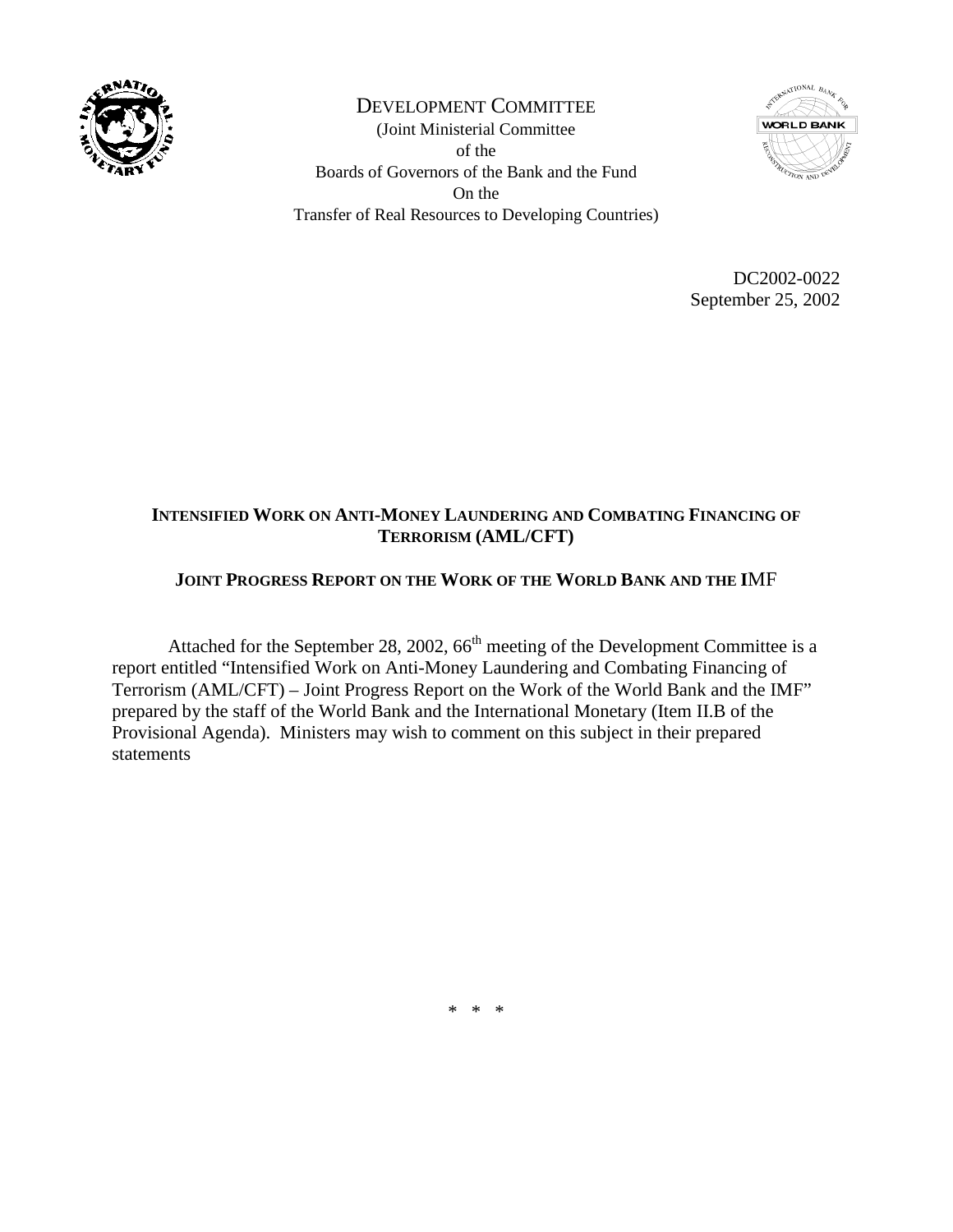# **INTENSIFIED WORK ON ANTI-MONEY LAUNDERING AND COMBATING FINANCING OF TERRORISM (AML/CFT)**

### **JOINT PROGRESS REPORT ON THE WORK OF THE WORLD BANK AND THE IMF**

## *Prepared by*

#### **The Financial Sector, World Bank, and Monetary and Exchange Affairs and Legal Departments, International Monetary Fund**

### **(in consultation with other departments)**

September 10, 2002

#### Contents Page

| III. Convergence on a Comprehensive AML/CFT Assessment Methodology and Associated |  |
|-----------------------------------------------------------------------------------|--|
|                                                                                   |  |
|                                                                                   |  |
| B. Progress Toward a Single Comprehensive AML/CFT Assessment Methodology          |  |
|                                                                                   |  |
|                                                                                   |  |
|                                                                                   |  |
| V. Capacity Building in Member Countries: Technical Assistance and Outreach12     |  |
|                                                                                   |  |
| B. Intensified Bank/Fund Technical Assistance for AML/CFT 13                      |  |
|                                                                                   |  |
|                                                                                   |  |
|                                                                                   |  |
|                                                                                   |  |
|                                                                                   |  |
|                                                                                   |  |
|                                                                                   |  |
| <b>Text Table</b>                                                                 |  |
| 1. Bank/Fund Technical Assistance on AML/CFT in Twelve-Month Period 14            |  |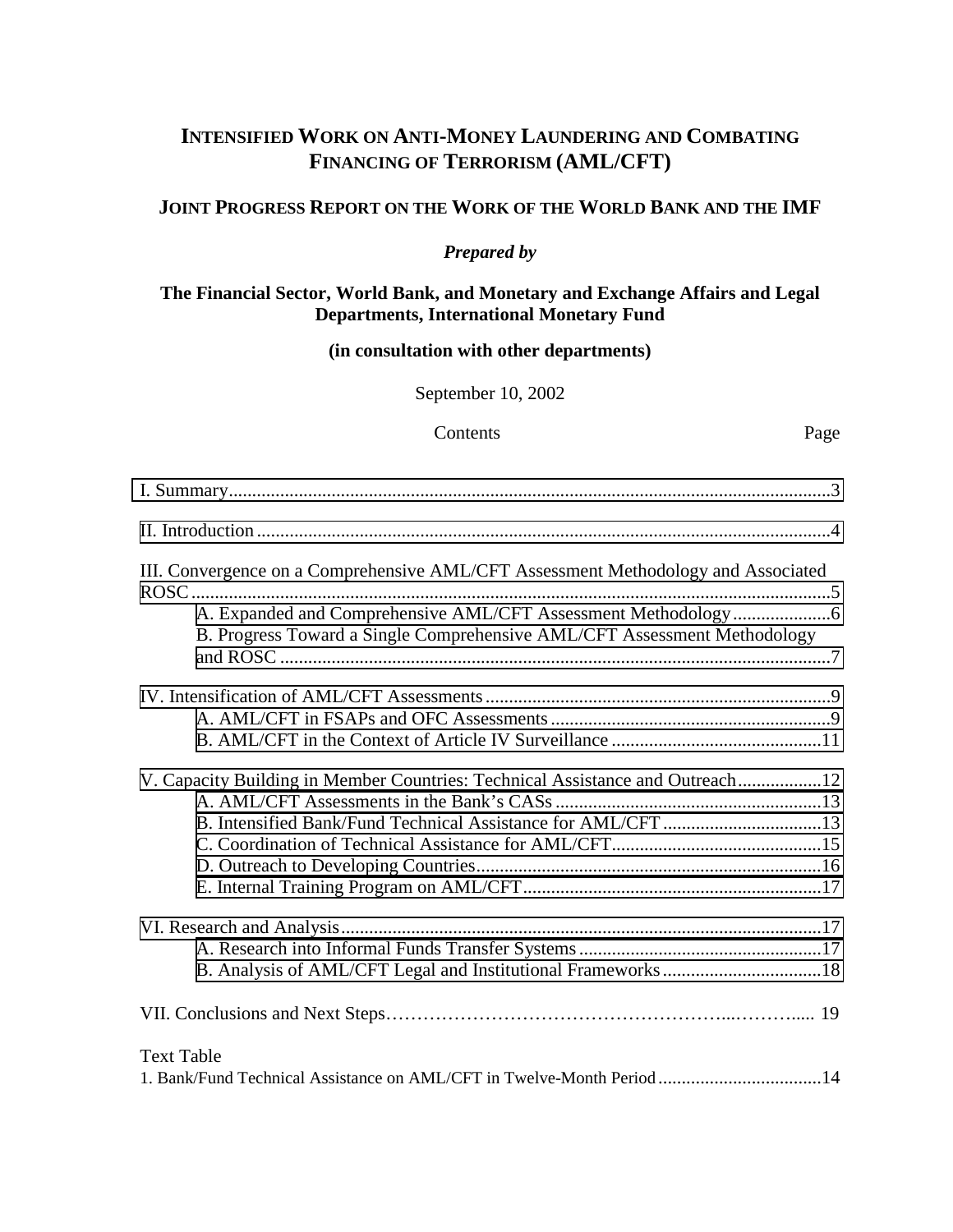## **Abbreviations**

| <b>AML</b>     | <b>Anti-Money Laundering</b>                          |  |  |  |  |
|----------------|-------------------------------------------------------|--|--|--|--|
| <b>APG</b>     | Asia-Pacific Group on Money Laundering                |  |  |  |  |
| CAS            | <b>Country Assistance Strategy</b>                    |  |  |  |  |
| <b>CFATF</b>   | <b>Caribbean Financial Action Task Force</b>          |  |  |  |  |
| <b>CFT</b>     | Combating the Financing of Terrorism                  |  |  |  |  |
| <b>ECA</b>     | <b>Europe and Central Asia</b>                        |  |  |  |  |
| ESAAMLG        | Eastern and Southern Africa Anti-Money                |  |  |  |  |
|                | Laundering Group                                      |  |  |  |  |
| <b>FIRST</b>   | Financial Sector Reform and Strengthening             |  |  |  |  |
|                | Initiative                                            |  |  |  |  |
| <b>FATF</b>    | <b>Financial Action Task Force</b>                    |  |  |  |  |
| <b>FIU</b>     | Financial Intelligence Units                          |  |  |  |  |
| <b>FSA</b>     | <b>Financial Sector Assessment</b>                    |  |  |  |  |
| <b>FSAP</b>    | <b>Financial Sector Assessment Program</b>            |  |  |  |  |
| <b>FSSA</b>    | <b>Financial System Stability Assessment</b>          |  |  |  |  |
| <b>FSRB</b>    | FATF - Style Regional Bodies                          |  |  |  |  |
| <b>GAFISUD</b> | <b>South American Financial Action Task Force</b>     |  |  |  |  |
| <b>IDB</b>     | <b>Inter-American Development Bank</b>                |  |  |  |  |
| <b>IFTS</b>    | <b>Informal Funds Transfer System</b>                 |  |  |  |  |
| <b>IMF</b>     | <b>International Monetary Fund</b>                    |  |  |  |  |
| <b>IMFC</b>    | <b>International Monetary and Financial Committee</b> |  |  |  |  |
| <b>IAIS</b>    | <b>International Association of Insurance</b>         |  |  |  |  |
|                | Supervisors                                           |  |  |  |  |
| <b>IOSCO</b>   | <b>International Organization for Securities</b>      |  |  |  |  |
|                | Commissions                                           |  |  |  |  |
| LAC            | Latin American and Caribbean Region                   |  |  |  |  |
| <b>NBFI</b>    | Non-bank financial institution                        |  |  |  |  |
| <b>NCCT</b>    | Non-Cooperative Countries and Territories             |  |  |  |  |
| <b>OAS</b>     | <b>Organization of American States</b>                |  |  |  |  |
| <b>OFC</b>     | <b>Offshore Financial Center</b>                      |  |  |  |  |
| <b>PCREV</b>   | Council of Europe Group on Money Laundering           |  |  |  |  |
| <b>PRSP</b>    | <b>Poverty Reduction Strategy Papers</b>              |  |  |  |  |
| <b>ROSC</b>    | <b>Report on Standards and Codes</b>                  |  |  |  |  |
| TA             | <b>Technical Assistance</b>                           |  |  |  |  |
| U.N.           | <b>United Nations</b>                                 |  |  |  |  |
| UN CTC         | <b>United Nations Counter Terrorism Committee</b>     |  |  |  |  |
| UN DCCP        | United Nations Drug Control and Crime                 |  |  |  |  |
|                | Prevention                                            |  |  |  |  |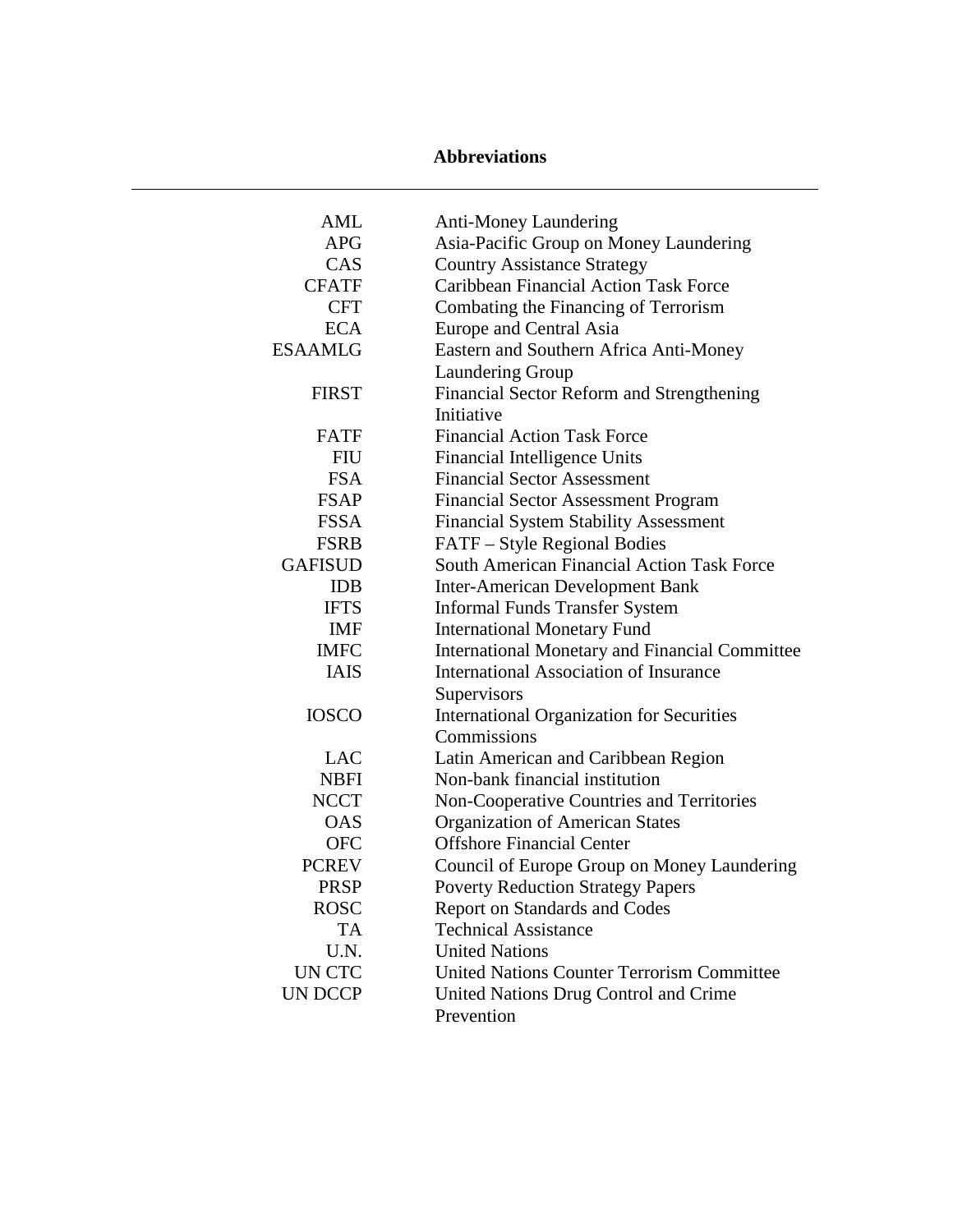### **I. SUMMARY**

<span id="page-3-0"></span>1. *This paper summarizes progress by the Bank and the Fund in implementing their action plans to intensify work on issues of anti-money laundering and combating the financing of terrorism (AML/CFT). Considerable progress has been made on all aspects of the action plans, including:* 

- *the completion of a new and comprehensive draft of the AML/CFT methodology;*
- *the conditional addition of AML/CFT to the list of standards and codes useful to the Bank and the Fund's work and of the FATF 40+8 as the accompanying standard;*
- *the conditional adoption by the two Executive Boards of a 12-month pilot program of AML/CFT assessments and accompanying Reports on the Observance of Standards and Codes (ROSCs) that would involve participation of the Bank and the Fund, the Financial Action Task Force, and FATF-Style Regional Bodies (FSRBs);*
- *the inclusion of AML/CFT assessments in all FSAPs and OFC assessments and an increase in the number of OFC assessments;*
- *the use of an AML/CFT voluntary questionnaire to inform Article IV consultations and to better understand AML/CFT weaknesses worldwide;*
- *a substantial increase in AML/CFT TA;*
- *the completion of a number of internal staff AML/CFT training initiatives;*
- *the completion of a draft study on informal payment systems (Hawala); and*
- *the Fund's Secretary has facilitated the circulation to Fund Executive Directors of information requested by the IMFC, and provided by members, regarding actions related to combating the financing of terrorism.*

2. *There are two key remaining actions. The first relates to the commencement of the pilot program, which will begin once the FATF endorses the comprehensive AML/CFT methodology and accepts the other conditions for the preparation of AML/CFT ROSCs outlined in Anti-Money Laundering And Combating Financing of Terrorism (AML/CFT) Proposals to Assess a Global Standard and to Prepare ROSCs (SM/02/227 and R2002-0146). Staff have continued to work closely with the FATF Secretariat, in anticipation of the FATF Plenary of October 2002 at which FATF will consider endorsing the methodology and accepting the other conditions outlined in the abovementioned Board paper.* 

3. *The second remaining action is to increase the delivery of TA in collaboration with other agencies. Managements of both the Bank and the Fund have assigned additional resources to TA delivery, and staff have taken a number of steps to strengthen international*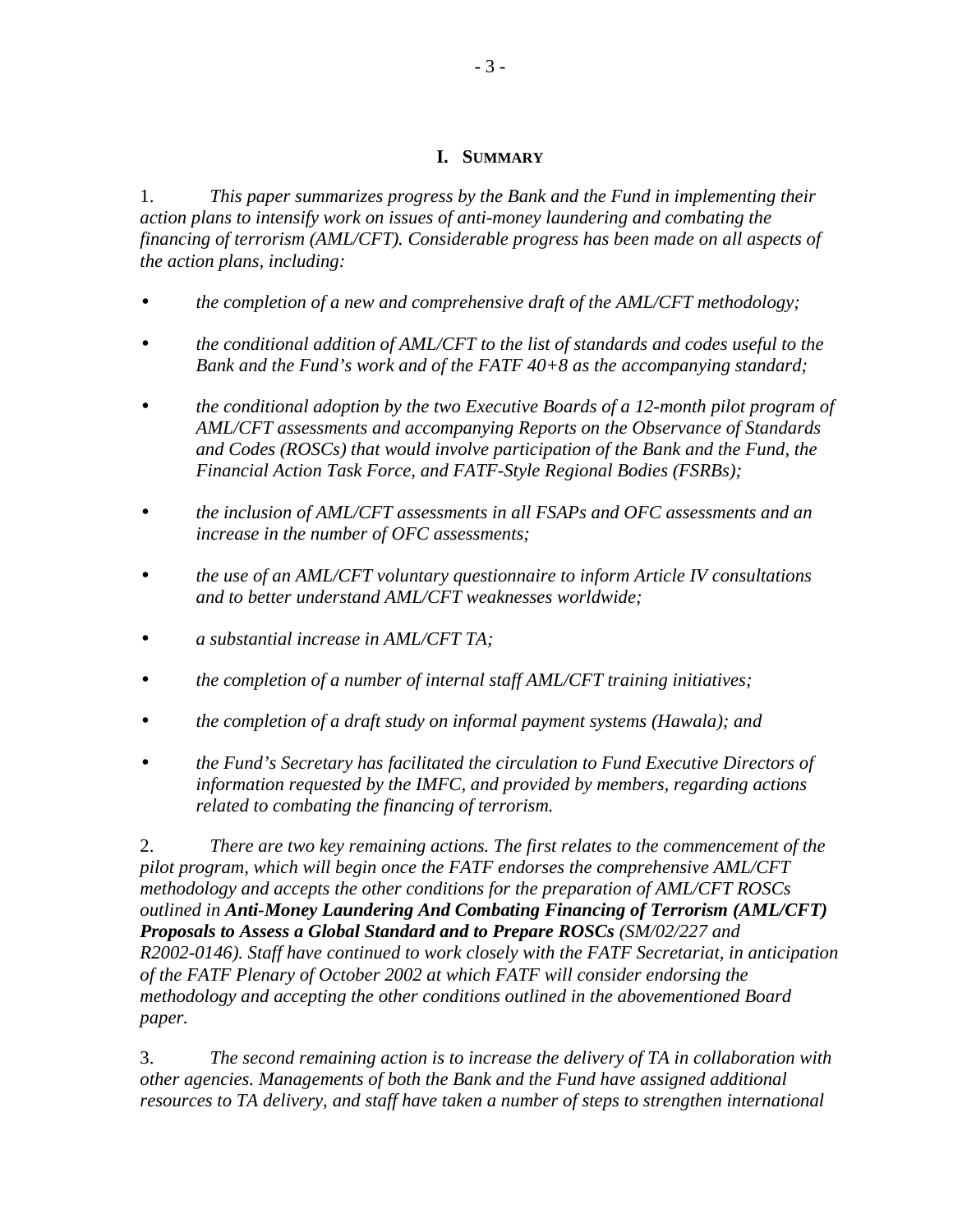<span id="page-4-0"></span>*collaboration efforts and to increase the delivery of TA by the Bank and the Fund, other international organizations, and individual jurisdictions. The result has been a substantial increase in the amount of overall AML/CFT TA.*

### **II. INTRODUCTION**

4. The November 2001 communiqué of the IMFC and the April 2002 communiqué of the Development Committee endorsed action plans for the Fund and the Bank to intensify their involvement in anti-money laundering activities, by including combating the financing of terrorism and covering legal and institutional framework issues. In addition, the plans called for the Bank and the Fund to agree with the FATF on a comprehensive AML/CFT assessment methodology and associated ROSC process, to increase AML/CFT technical assistance, and to conduct a study of informal funds transfer systems (Hawala). The Fund was also to circulate a voluntary AML/CFT questionnaire in the context of Article IV missions and to accelerate the OFC assessment program, while the Bank was to integrate AML/CFT issues in Bank Country Assistance Strategies (CAS), where relevant.

5. An interim Progress Report on the Bank/Fund's progress on implementing these action plans was issued on April  $12$ ,  $2002$ .<sup>1</sup> In their April  $2002$  communiqués the IMFC and Development Committee welcomed the progress made by the Bank and the Fund. The IMFC emphasized that efforts should be focused on completing the comprehensive AML/CFT methodology and the development of assessment procedures compatible with the uniform, voluntary, and cooperative nature of the ROSC process, and on enhancing the delivery of AML/CFT technical assistance.<sup>2</sup> The Development Committee emphasized the importance of integrating AML/CFT issues into the diagnostic work of the two institutions and of building capacity.<sup>3</sup> Both the IMFC and the Development Committee looked forward to a full report on the Action Plans by the 2002 Annual Meetings.

6. The November 2001 IMFC communiqué also called on member countries to take several specific actions related to combating the financing of terrorism, creation of Financial Intelligence Units, and provision of technical assistance. Fund members have been invited, through their Executive Directors, to provide the Secretary of the IMF with information on steps they are taking to respond to the request of the IMFC. The Secretary's department has

1

<sup>1</sup> *Intensified Work on Anti-Money Laundering and Combating Financing of Terrorism (AML/CFT): Joint Progress Report on the Work of the IMF and World Bank, April 12, 2002* (SM/02/97 and SecM2002-0165).

<sup>&</sup>lt;sup>2</sup> Communiqué of the IMFC, April 20, 2002.

 $3$  Communiqué of the Development Committee, April 21, 2002.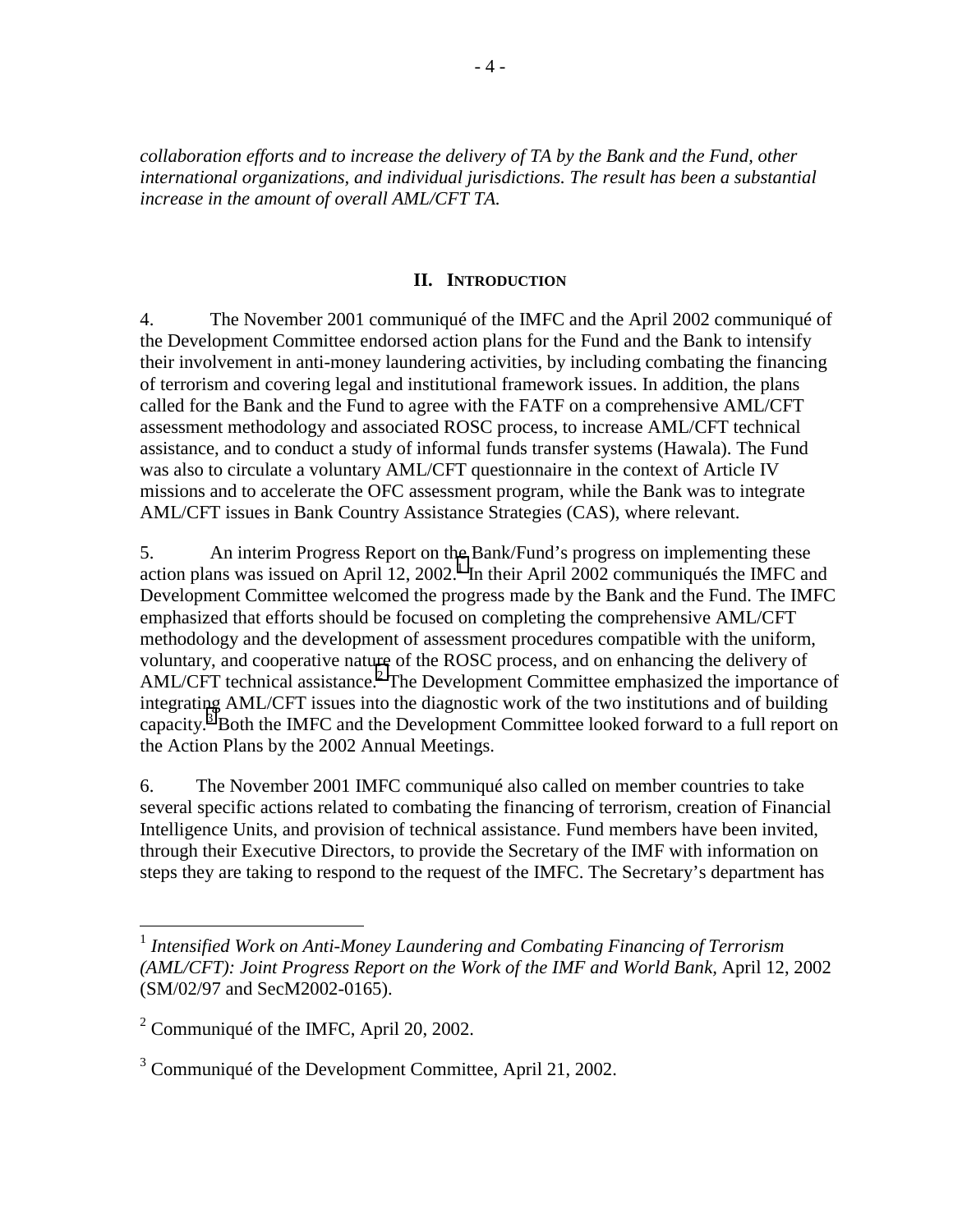<span id="page-5-0"></span>circulated the information so received to all Fund Executive Directors.<sup>4</sup> In addition, the Chair of the IMFC wrote to the U.N. Security Council Counter-Terrorism Committee, the FATF, and the Egmont Group requesting that they provide information to the IMFC on their scope of action. Initial information received by the Fund as a result of this correspondence was circulated to Fund Executive Directors prior to the April 2002 IMFC meetings. Responses to recent follow-up correspondence are also being circulated to Fund Executive Directors.

7. The paper is organized as follows: Section III reviews progress in completing a comprehensive AML/CFT assessment methodology and ROSC assessment procedures; Section IV reviews progress in intensifying assessments of member's AML/CFT regimes and offshore financial centers; Section V discusses the progress in building capacity among members; and Section VI summarizes research on informal funds transfer systems and a survey on countries' AML/CFT legal and institutional frameworks, and Section VII concludes with a summary of next steps.

### **III. CONVERGENCE ON A COMPREHENSIVE AML/CFT ASSESSMENT METHODOLOGY AND ASSOCIATED ROSC**

8. *Work completed: The comprehensive AML/CFT assessment methodology is well advanced. The FATF and the Fund/Bank have agreed on concrete steps and a timetable to finalize the methodology by October 2002. The Boards of the Bank and the Fund have conditionally added the FATF 40+8 Recommendations to the list of areas and associated standards and codes useful to the operational work of the Bank/Fund and have endorsed a 12-month pilot program of AML/CFT assessments and accompanying ROSCs.* 

9. *Work remaining: FATF Secretariat, in collaboration with the Bank and the Fund, is*  to complete a draft of the comprehensive AML/CFT methodology by the 2002 Annual *Meetings. Endorsement of the final draft of the methodology and agreement to the other conditions for the preparation of AML/CFT ROSCs by the FATF Plenary on October 9–11, 2002, with reports on the outcomes of that meeting to the Bank and the Fund Boards, consistent with earlier discussions.* 

10. *An Interim Report on 12-month pilot program of AML/CFT assessments and accompanying ROSCs will be submitted to IMFC and Development Committee at the Annual Meetings in September 2003, with a final report submitted to the Spring 2004 meeting of IMFC and Development Committee.* 

 $4$  As of August 12, 2002: 148 members have provided information in response to the Secretary's March 12, 2002 invitation, and 31 members have notified the Fund of exchange restrictions pursuant to Decision No. 144 (52/51).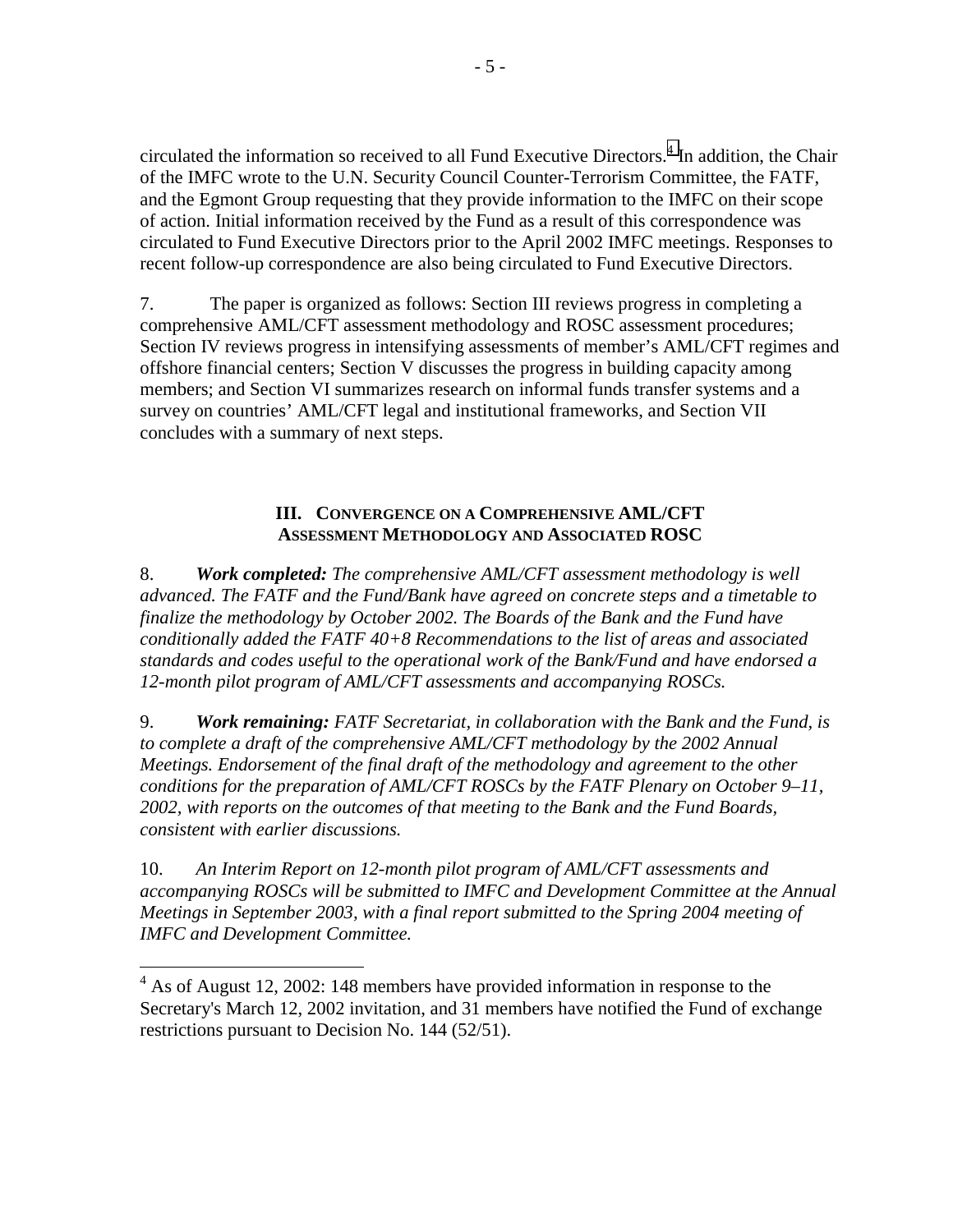#### **A. Expanded and Comprehensive AML/CFT Assessment Methodology**

<span id="page-6-0"></span>11. *A comprehensive AML/CFT assessment methodology is in an advanced state of preparation with finalization anticipated immediately following the October 2002 FATF Plenary.* Over the course of 2002, in close consultations with their respective Boards, Bank and Fund staff have collaborated with standard setters (FATF, Basel Committee, IOSCO, IAIS, and the Egmont Group) on successive drafts of the methodology. Four versions of the methodology have been prepared: August 2001, February 2002, April 2002 and September 2002. The April 2002 version included an annex prepared by FATF dealing mainly with the implementation of laws by the criminal justice system. The September 2002 version is a draft of an integrated comprehensive methodology. The January and June 2002 FATF Plenary meetings discussed and endorsed on-going work on preparing a comprehensive methodology for assessing compliance with the FATF 40+8. Between November 2001 and August 2002 the Boards of the Bank and the Fund each met four times to discuss work on AML/CFT work, including development of the assessment methodology. This work has resulted in broad understandings on the content of the methodology and on the procedures for carrying out assessments, including a division of labor among the various groups involved.

12. In June 2002 the FATF agreed that the Secretariat would complete a draft of an integrated comprehensive methodology in time for the Bank and the Fund annual meetings and that would be considered for adoption at the FATF October Plenary. That draft has been completed and retains most of the material from earlier drafts although the presentation has been reorganized to emphasize that the methodology is the basis for a comprehensive assessment of the complete FATF 40+8 standard, including implementation of criminal law enforcement.<sup>5</sup> The draft of the final text also streamlines and simplifies the treatment of the financial sectors from earlier versions. Representatives of other standard setters, as well as Bank/Fund staff, have worked closely with FATF in drafting the latest version.

13. *The structure and content of the AML/CFT methodology reflect convergence around a global standard, as called for in the Action Plans.* The comprehensive assessment methodology now covers the entire 40+8 Recommendations. It incorporates CFT elements and includes sections addressing the legal and institutional AML/CFT framework, including FIUs. It also addresses implementation of the AML/CFT regime in the non-prudentially regulated financial sector. Consistent with the Boards' instructions that the Bank/Fund should not become involved in assessing the implementation of criminal laws, these criteria are clearly identified in the text of the AML/CFT methodology and will be assessed separately by independent experts not under the supervision of the Bank and the Fund and who will have been identified by the FATF, FSRBs, the U.N., or others. The AML/CFT methodology

<sup>5</sup> *Methodology for Assessing Compliance with Anti-Money Laundering and Combating the Financing of Terrorism Standards: FATF Secretariat Draft of August 26, 2002* (SM/02/288, September 5, 2002).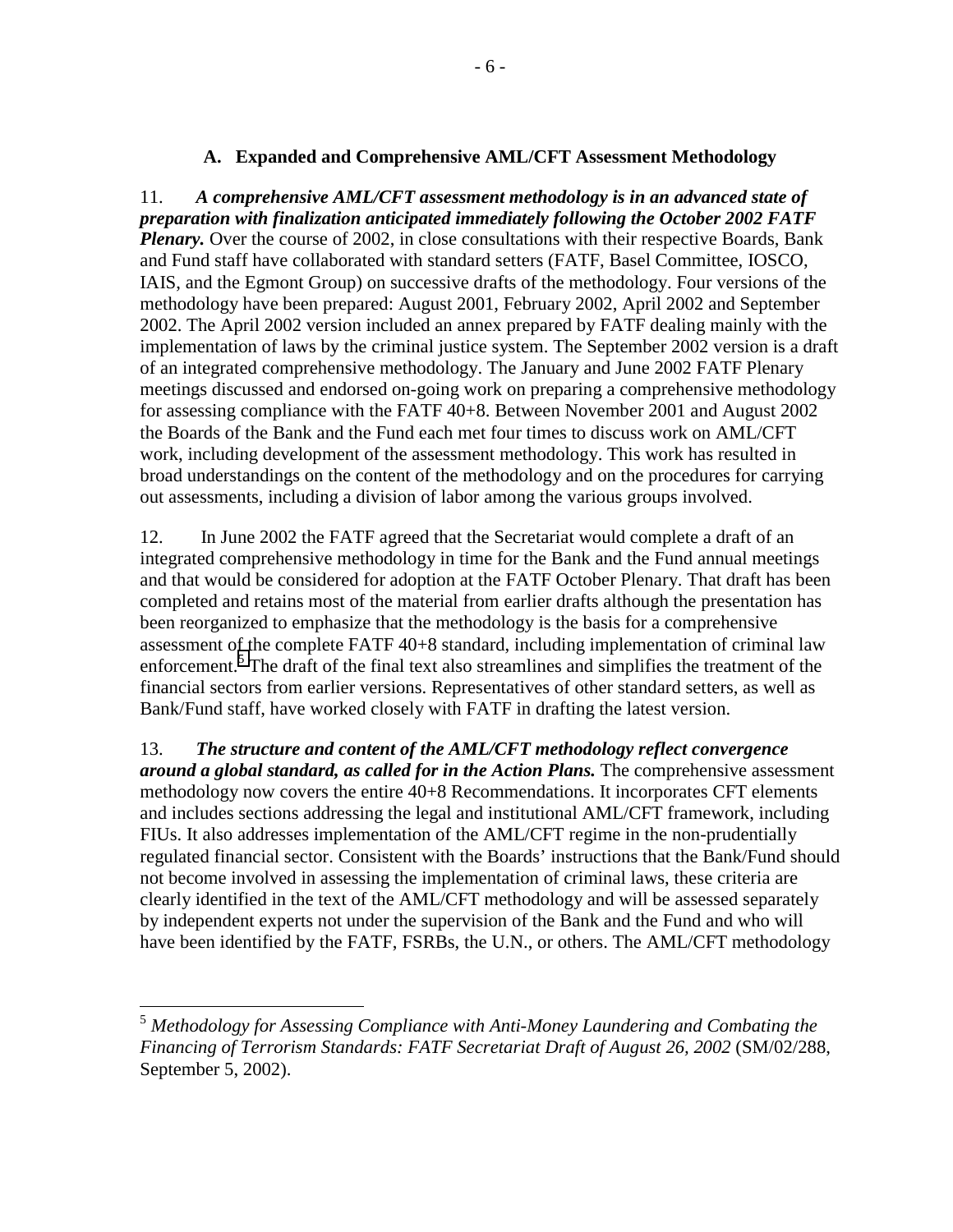<span id="page-7-0"></span>incorporates into a single document all the elements that FATF, the other relevant standard setters, and the Egmont Group consider necessary for a full evaluation of AML/CFT regimes.

14. *Finalization of the AML/CFT methodology is expected in October.* A provisionally agreed text has been circulated to the Bank/Fund and to FATF delegates, international organizations, and other standard setters for information and comment. A text taking into account these comments will be presented to the October 9–11 FATF Plenary for discussion and endorsement. Following FATF endorsement, the methodology will be provided to the Boards of the Bank and the Fund in accordance with the decisions reached during their earlier meetings, in July and August, respectively.

## **B. Progress Toward a Single Comprehensive AML/CFT Assessment Methodology and ROSC**

15. *Work has also progressed on developing procedures that could lead to preparation of accompanying ROSCs.* The June 2002 FATF Plenary took several steps to advance this process and make it compatible with the uniform, voluntary, and cooperative nature of the ROSC process as called for in the November 17, 2001 and April 20, 2002 IMFC communiqués. At that meeting, the FATF endorsed the use of a single, comprehensive methodology in both FATF mutual evaluation of its members and in Bank/Fund AML/CFT assessments. Further, the FATF endorsed a proposal that FATF mutual evaluations could, upon review,<sup>6</sup> result in ROSCs. FATF further proposed that its member jurisdictions identify and make available experts for Bank/Fund-led assessment missions.

16. *At the Fund Board meeting on July 26, 2002 and the Bank Board meeting on August 6, 2002, Executive Directors conditionally endorsed adding AML/CFT to the list of 11 areas where standards and codes are useful to the operational work of the Bank and the Fund and agreed to adopt the FATF 40 + 8 as the associated standard. They also endorsed a 12-month pilot program of AML/CFT assessments and accompanying Reports on the Observance of Standards and Codes (ROSCs) that would involve participation of the Bank and the Fund, the Financial Action Task Force, and FATF-style Regional Bodies.* Four principles were enumerated for Bank/Fund staff involvement in AML/CFT assessment:

• The assessment of non-prudentially regulated financial sector activities should be confined to those that are macro economically relevant and pose a significant risk of money laundering or terrorism financing;

 $\overline{a}$ <sup>6</sup> Procedures for review of FATF mutual evaluations and for Bank/Fund-led assessments are spelled out in: *Anti-Money Laundering and Combating the Financing of Terrorism (AML/CFT)—Proposals to Assess a Global Standard and to Prepare ROSCs,* SM/02/227 and R2002-0146, paragraphs 13 and 14.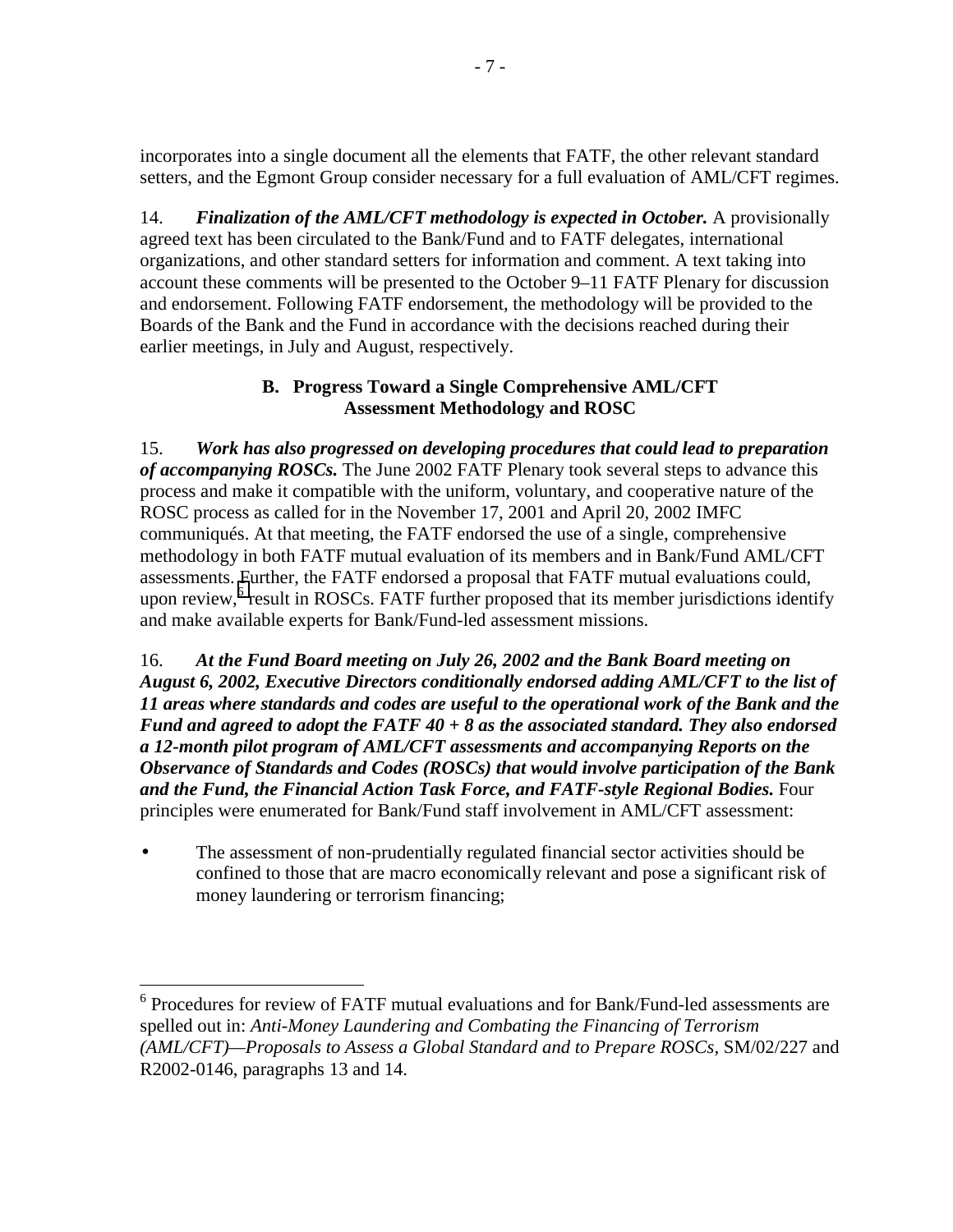- All assessment procedures should be transparent and consistent with the mandate and core expertise of the different institutions involved, and compatible with the uniform, voluntary and cooperative nature of the ROSC exercise;
- Assessments should be followed up with technical assistance at the request of the jurisdictions concerned; and
- Assessments should be conducted in accordance with the comprehensive and integrated methodology.

## 17. *Adding AML/CFT to the lists of areas for which ROSCS may be prepared was made conditional on:*

- The FATF Secretariat, in consultation with Bank/Fund staff, satisfactorily completes the draft of the comprehensive and integrated assessment methodology by the Bank/Fund 2002 Annual Meetings for consideration at the October FATF Plenary;
- Endorsement by FATF of the comprehensive methodology at its October 2002 plenary and endorsement of its use in all AML/CFT assessments;
- FATF agreement at its October Plenary to undertake its mutual evaluations consistent with the ROSC process as elaborated in Section II of SM/02/227 and R2002-0146; and
- The FATF not undertaking a further round of the non-cooperative countries and territories (NCCT) initiative, at least during the period of a 12-month pilot program.

18. *In anticipation of agreement on the 12-month pilot program the Fund/Bank initiated consultations with the FATF and the FSRBs regarding procedures for conducting assessments based on the single comprehensive methodology and for preparing associated ROSCs.* Bank/Fund staff have proposed that two methods of assessment be employed: (i) *Method 1*: FATF and FSRB mutual assessments, and (ii) *Method 2*: Bank/Fund-led assessments. To avoid duplication, letters have been sent to FATF and FSRBs requesting collaboration on a schedule of assessments and assistance in compiling a roster of experts. Letters have also been sent to the UNDCCP requesting assistance in compiling the roster. Following responses, letters are being sent to national authorities and the UNDCCP to request availability and financing of experts to assess areas not covered by Bank/Fund staff and to assist as necessary in the Bank/Fund review of ROSC modules prepared by FATF and FSRBs during the pilot program. Staff will discuss these arrangements with the FATF and FSRBs during the FATF Plenary in October 2002, including explaining the review procedures endorsed by the Boards.

19. Staff will report to the Boards of the Bank and the Fund on the outcome of the October FATF Plenary and whether the conditions for an AML/CFT ROSC have been met. Staff will provide an interim report back to the IMFC and Development Committee at the Annual Meetings in September 2003, with a final report on the 12-month pilot program to be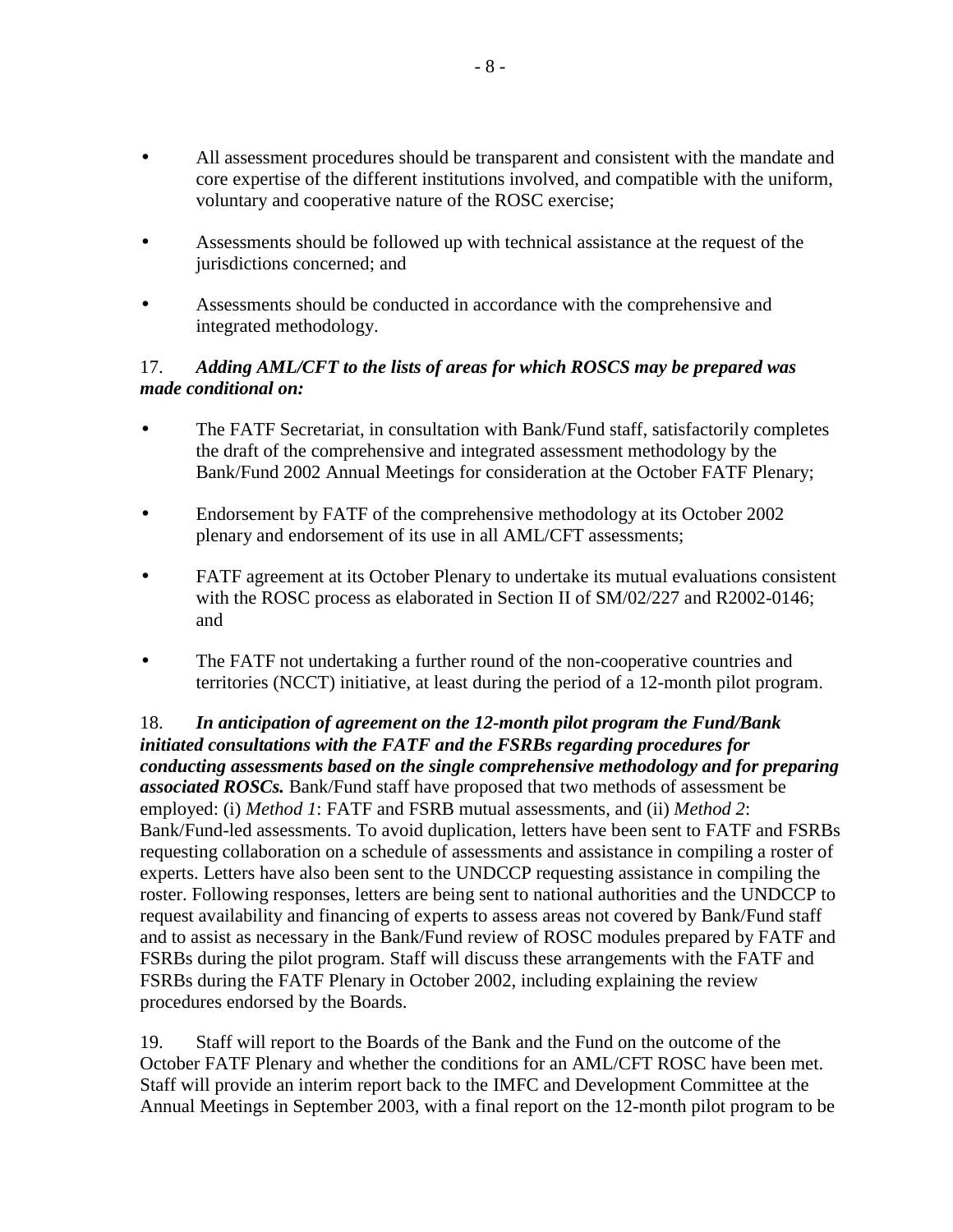<span id="page-9-0"></span>completed for the Executive Boards in the Spring 2004, prior to the spring meetings of the IMFC and Development Committee.

20. In addition to continuing close discussions with the FATF, contact has been made with the FSRBs, inviting participation in assessments and accompanying ROSCs.

## **IV. INTENSIFICATION OF AML/CFT ASSESSMENTS**

## **A. AML/CFT in FSAPs and OFC Assessments**

21. **Work Completed:** *AML/CFT assessments are now standard components of FSAP and OFC assessments. Coverage of AML/CFT issues has been expanded to include legal and institutional arrangements, terrorist financing elements, and macro relevant parts of the nonprudentially regulated financial sector. Weaknesses in AML/CFT regimes have been identified and corrective actions are being taken by a number of members. Number of OFC assessments is being doubled in 2002. An AML/CFT questionnaire has been developed and used in the context of Article IV consultations with 58 members.*

22. *Work Remaining***:** *Sustain pace of AML/CFT assessments in FSAPs, using comprehensive methodology involving FATF/FSRB identified experts. Complete OFC assessment program in 2003. Streamline distribution of AML/CFT questionnaire. Continue to assist members in addressing weaknesses in AML/CFT regimes identified through assessments.*

23. **AML/CFT issues are now being addressed in all FSAPs and OFC assessments.** AML vulnerabilities have been examined in the financial supervision assessments of the FSAPs and the OFC assessments from the start of these programs. Beginning in October 2001 the draft preliminary (August 2001 version) AML Methodology was piloted in FSAP and OFC assessments. While work with FATF to complete a comprehensive methodology continues, the version of the Bank/Fund methodology discussed by the Boards in April 2002 has since been used as the basis of Bank/Fund AML/CFT assessments in FSAPs and OFCs. Once agreement has been reached, the comprehensive AML/CFT methodology will be used in the forthcoming 12-month pilot program. $\overline{a}$ 

24. Since August 2001 when the first draft of the assessment methodology was introduced, various drafts of the methodology have been used in 21 FSAPs. Six of these assessments have been completed; the remaining 15 are ongoing and in various stages of completion. AML/CFT assessments will be included in seven additional FSAPs scheduled to

 $<sup>7</sup>$  In the spring of 2002 FATF prepared, as an annex, a separate draft methodology for</sup> assessing elements of the FATF 40+8 related to implementation of criminal provisions not covered in the Bank/Fund draft (considered by the two Boards as "Annex II" in April 2002). On a voluntary basis, this annex is being used as a part of the UK FSAP assessment, with the Annex II assessment being carried out by a FAFT expert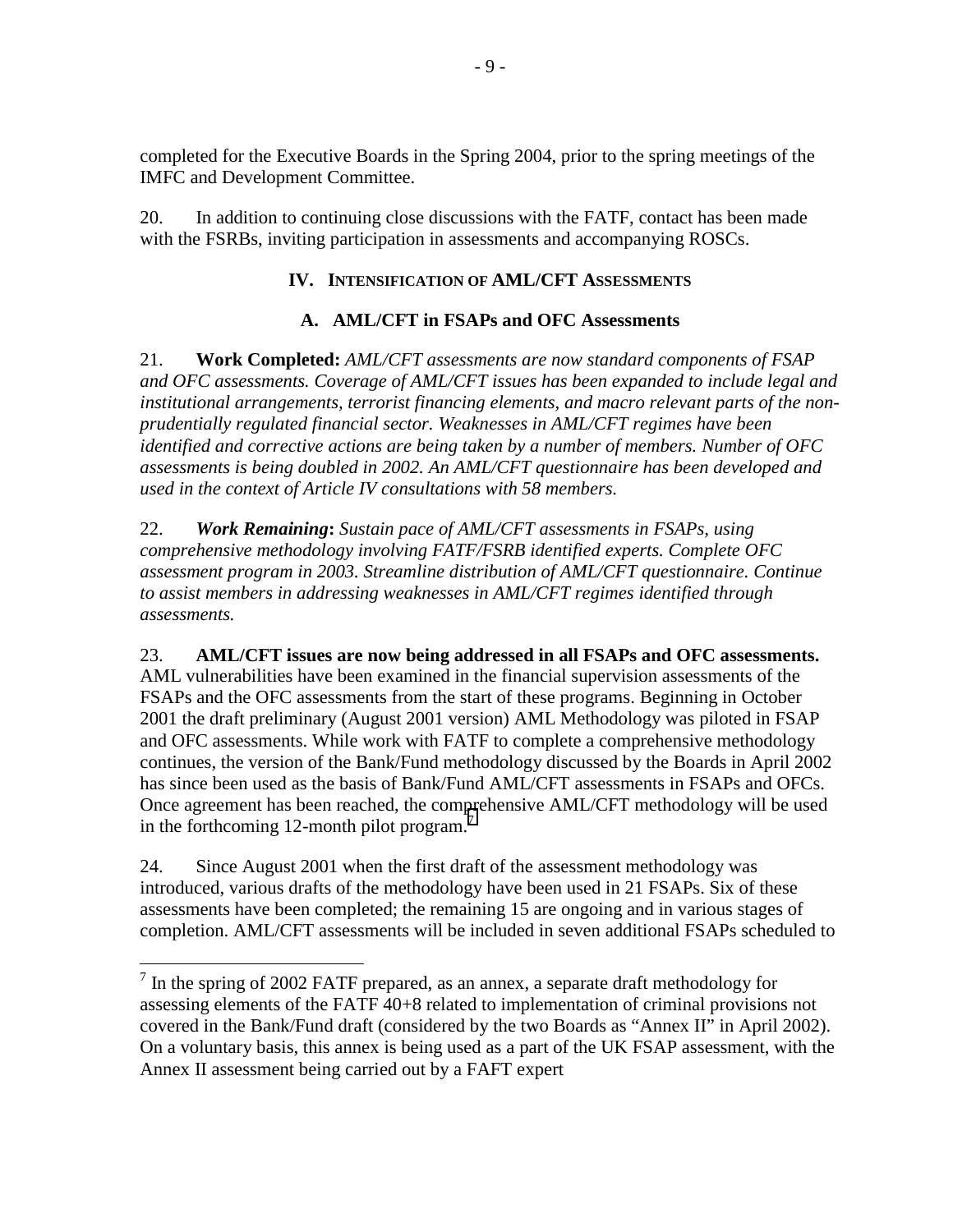begin later this year. Various drafts of the methodology have been used in eight OFC assessments since August 2001. Another 13 OFC assessments including AML/CFT assessments will be initiated over the balance of 2002. To improve consistency, staff are developing a template for standardized reporting of AML/CFT assessments in both FSAPs and OFC assessments.

25. **FSAP and OFC missions have provided the framework for raising issues and making concrete recommendations to national authorities for actions to strengthen their AML/CFT regimes.** Among the concerns identified in these assessments have been: weak legal and regulatory frameworks for AML/CFT, limited definition of predicate and money laundering offenses and of violations under AML/CFT laws and regulations; ineffective implementation of AML/CFT regimes including poor industry awareness and understaffed supervisory agencies; narrow coverage of institutions; inattention to vulnerabilities outside the banking sector; inadequate reporting and evaluation of suspicious activities; weaknesses in existing FIUs and a need to establish FIUs.

26. Several countries have already taken actions to strengthen their AML/CFT regimes in response to Bank/Fund recommendations and the assessments conducted in FSAPs and OFC assessments. For example, a large offshore financial center conducted a comprehensive review of its AML/CFT policies and implemented a strong action plan to address weaknesses identified by the assessment; a major developing country enacted new AML/CFT legislation; another major developing country established an FIU and is joining the Egmont Group; and another is upgrading its supervisory capacity on AML/CFT. Further actions are being taken by a number of countries with technical assistance from the Bank and the Fund (see below). Four OFCs have completed or are in the process of implementing plans of action to strengthen AML/CFT elements of their regulatory regimes.

27. **The OFC assessment program has been accelerated.** Nine Module 2 or FSAP assessments of jurisdictions with offshore or international financial centers were completed in 2001, and eight have taken place to date in 2002, of which one was an FSAP. Thirteen Module 2 assessment missions and four FSAPs have been scheduled for the remainder of the year. A streamlined template for OFC assessments has been prepared; Basel Core Principles assessments and AML/CFT assessments will be undertaken in all cases, with other standards assessed depending on scope of business conducted.

28. **Experience to date.** AML/CFT policies are being improved in most jurisdictions that have been reviewed. However, all jurisdictions would benefit from some enhancement of their laws and/or supervisory practice. A number of jurisdictions have not yet criminalized terrorist financing although several of these would have the ability to prosecute cases through other laws and associated crimes. There is virtually no OFC jurisdiction which has the supervisory resources needed for the degree of monitoring of AML/CFT required by the methodology, although, as a result of the assessments, many jurisdictions are upgrading the resources allocated to the effort. Reform of legislation, in particular to incorporate terrorist financing and establish FIUs is ongoing. A note on progress of the OFC program was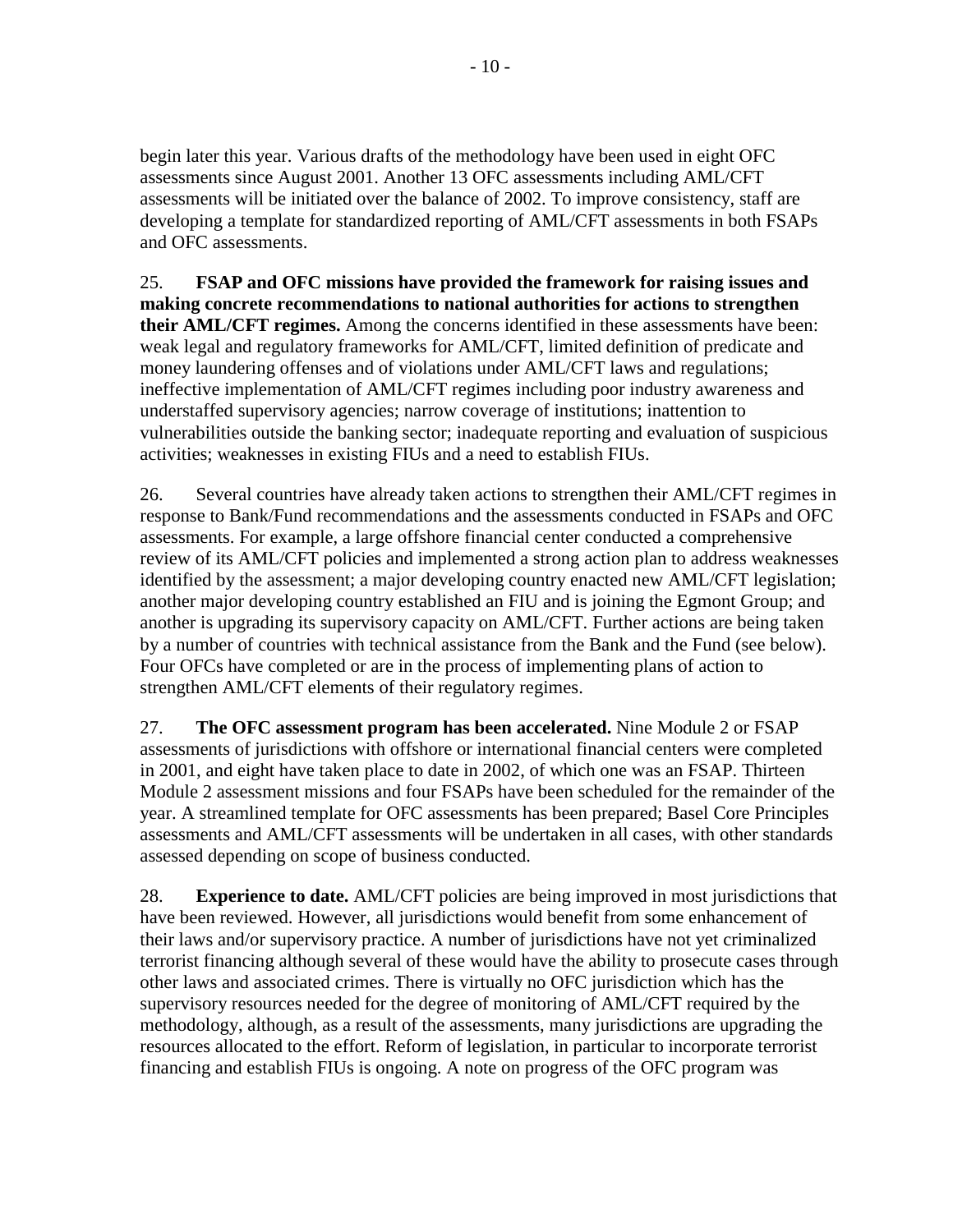<span id="page-11-0"></span>provided to the Board of the Fund for information, with a copy provided to the September 3– 4, 2002, meeting of the Financial Stability Forum.

## **B. AML/CFT in the Context of Article IV Surveillance**

29. The IMF Action Plan calls for greater attention to AML/CFT issues in the context of Article IV consultations**.** To this end an AML/CFT questionnaire has been developed and is being distributed over time to Fund members to solicit information on their legal and institutional frameworks for AML/CFT. Responses inform Article IV discussions and in some cases have been helpful in identifying technical assistance needs.

30. The questionnaire was developed based on the February 2002 version of the AML/CFT assessment methodology. The principal focus of the questionnaire is the legal and institutional framework. To limit the burden of preparing responses, many questions can be answered by providing copies of existing documents. Further, the questions are divided into core questions and optional questions.

31. The distribution of the questionnaire began in early 2002. Early recipients of the questionnaire were selected in consultation with area departments. Under current plans, by end-2003 all countries should have been covered, except those that would be assessed in detail under FSAPs or OFC assessments during the period. As of September 10, 2002, 49 responses have been received, and about 15 questionnaires were outstanding.

32. Staff analysis of responses to the questionnaires is ongoing.<sup>8</sup> Since the questionnaire focuses only on existing laws, regulations, and institutional arrangements, it does not provide sufficient information on the extent of implementation or enforcement of the AML/CFT regime. Furthermore, in several cases the responses are incomplete. Within these limitations, the following observations on broad trends can be made:

- Respondents fall into three groups: (i) a sizeable group who appear to have all or most of a system of AML/CFT laws, regulations and institutions; (ii) another group that have established some major elements of a system, but with important weaknesses; and (iii) a smaller group where the AML/CFT framework is rudimentary or has only recently been established.
- A large majority of respondents have some form of AML law. CFT provisions are generally weaker.
- Many respondents have strengthened their AML/CFT frameworks in the last two years, for example, through the preparation or passage of new legislation and the establishment of FIUs.

<sup>&</sup>lt;sup>8</sup> A separate progress report on responses to the questionnaire is being circulated to the Fund's Board for information.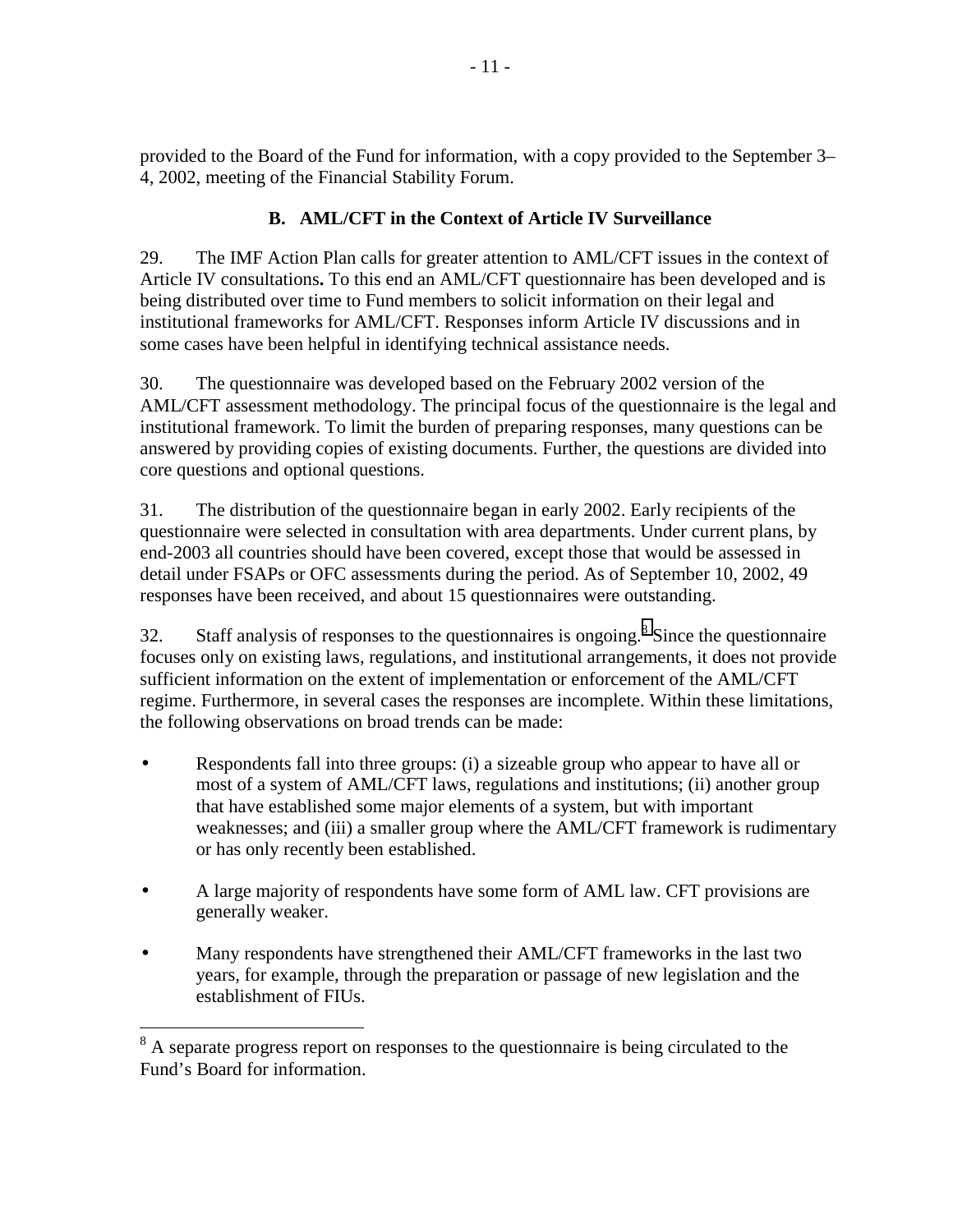- <span id="page-12-0"></span>The AML/CFT regime applied to banks is generally stronger than in other sectors.
- Most respondents have detailed requirements for commercial banks, and often also for non-bank financial intermediaries to verify the identity of clients and to retain records for five years, as recommended by FATF.
- Where AML legislation is in place, covered financial institutions are generally required to report suspicious transactions, and establish appropriate internal control and reporting mechanisms.
- The responses provided little information on international exchange of information regarding suspicious transactions or terrorist financing. Likewise, the responses did not provide much information on due diligence requirements that go beyond client identification.

33. Information from the questionnaire has provided background for Article IV missions to conduct non-technical consultations with members regarding their AML/CFT policies. Short reports of these discussions are being included in Article IV documents. While nontechnical, these consultations have been the basis for raising awareness of AML/CFT issues, for planning future detailed assessments and for initiating requests for technical assistance.

## **V. CAPACITY BUILDING IN MEMBER COUNTRIES: TECHNICAL ASSISTANCE AND OUTREACH**

34. *Work Completed: TA delivery in progress in response to assessments and requests. AML/CFT concerns identified through assessments being integrated into Bank CASs and Bank/Fund TA programs, where relevant. Global TA coordination mechanism launched. Outreach through the Global Policy Dialogues underway. Internal training sessions reached 300 Bank and Fund staff; self-training modules under development.* 

35. *Work Remaining: Make operational several initiatives. Reinforce linkages among assessments, recommendations, TA requests and TA delivery. Expand in-house capacity to deliver TA and to collaborate with other TA providers. Institutionalize coordination mechanism. Step up delivery of TA. Continue outreach through Global Policy Dialogues. Deepen internal training and expand it to reach field staff.* 

36. *The Bank and the Fund have taken a number of steps to strengthen countries' capacity to address effectively AML/CFT vulnerabilities revealed through FSAPs, OFC assessments, or TA requests.* These measures include (i) incorporating AML/CFT concerns into Bank CASs; (ii) stepping up the provision of TA; (iii) leading efforts to establish an international mechanism for coordinating delivery of TA; and (iv) increasing outreach to developing countries to raise awareness of AML/CFT issues. The Bank and the Fund have also initiated an internal training program on AML/CFT to enhance staff capabilities to carry out these activities.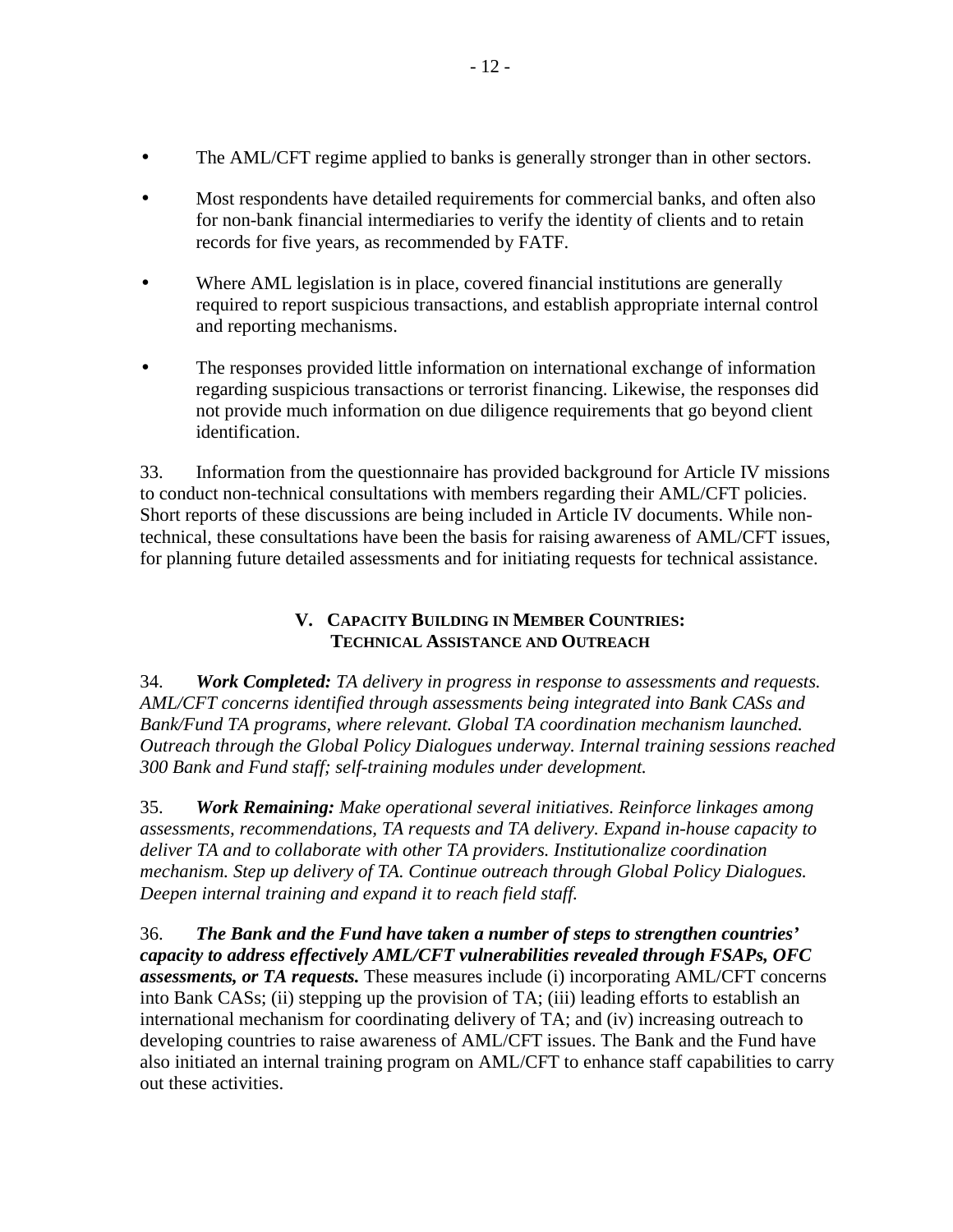<span id="page-13-0"></span>37. *Capacity building will be a key focus of the Bank and the Fund AML/CFT effort over the coming year.* The expanding number of AML/CFT assessments will provide the basis for more systematic identification and prioritizing of TA needs. Having regard both to speed and availability of funding, collaboration on TA projects with numerous donors, regional agencies and interested parties will be reinforced, building on the coordination mechanism that has been established. Bank/Fund direct TA will focus on developing the legal and institutional framework of AML/CFT (including FIUs) and financial supervision aspects of AML/CFT, particularly where such TA is not being provided by other donors. In order to achieve TA objectives, mobilization of technical AML/CFT skills will be a priority, both internally and in collaboration with cooperating agencies. This collaboration will also address the issue of external sources of funding for TA, as not all additional TA requests could be met from current Bank/Fund budgets. Possible new sources of funding include the FIRST initiative and bilaterals.<sup>9</sup>

## **A. AML/CFT Assessments in the Bank's CASs**

38. *The Bank is integrating the results of the FSAPs into the broader range of development measures considered in the CASs, which set out the priorities for the Bank's program on a three-year basis in consultation with the government.* Following systematic reviews of FSAP findings, AML/CFT assistance has been included in 6 of 16 CASs (including CAS Progress Reports) prepared since March 2002. Technical assistance is given high priority in countries where weaknesses in the integrity of the AML/CFT regime may pose significant governance and development risks. CASs also address AML/CFT issues in greater detail in countries that have been deficient in meeting standards and best practices.

## **B. Intensified Bank/Fund Technical Assistance for AML/CFT**

39. **Political support for countries to upgrade their AML/CFT regimes has gathered momentum.** This is reflected in wider participation in FATF-style regional bodies and increasing requests for technical assistance.

### 40. **The Bank and the Fund are providing technical assistance for AML/CFT in response to requests and recommendations arising from AML/CFT assessments.** The focus of the Fund/Bank's direct assistance is on:

• Formulation of AML/CFT laws and regulations that meet international best practices;

<sup>9</sup> For a discussion of the multi-donor trust fund, FIRST, see: *Intensified Work on Anti-Money Laundering and Combating Financing of Terrorism (AML/CFT): Joint Progress Report on the Work of the IMF and World Bank,* April 12, 2002 (SM/02/97 and SecM2002-0165)*. Bilateral contributions include the Japanese and Italian administered accounts at the IMF.*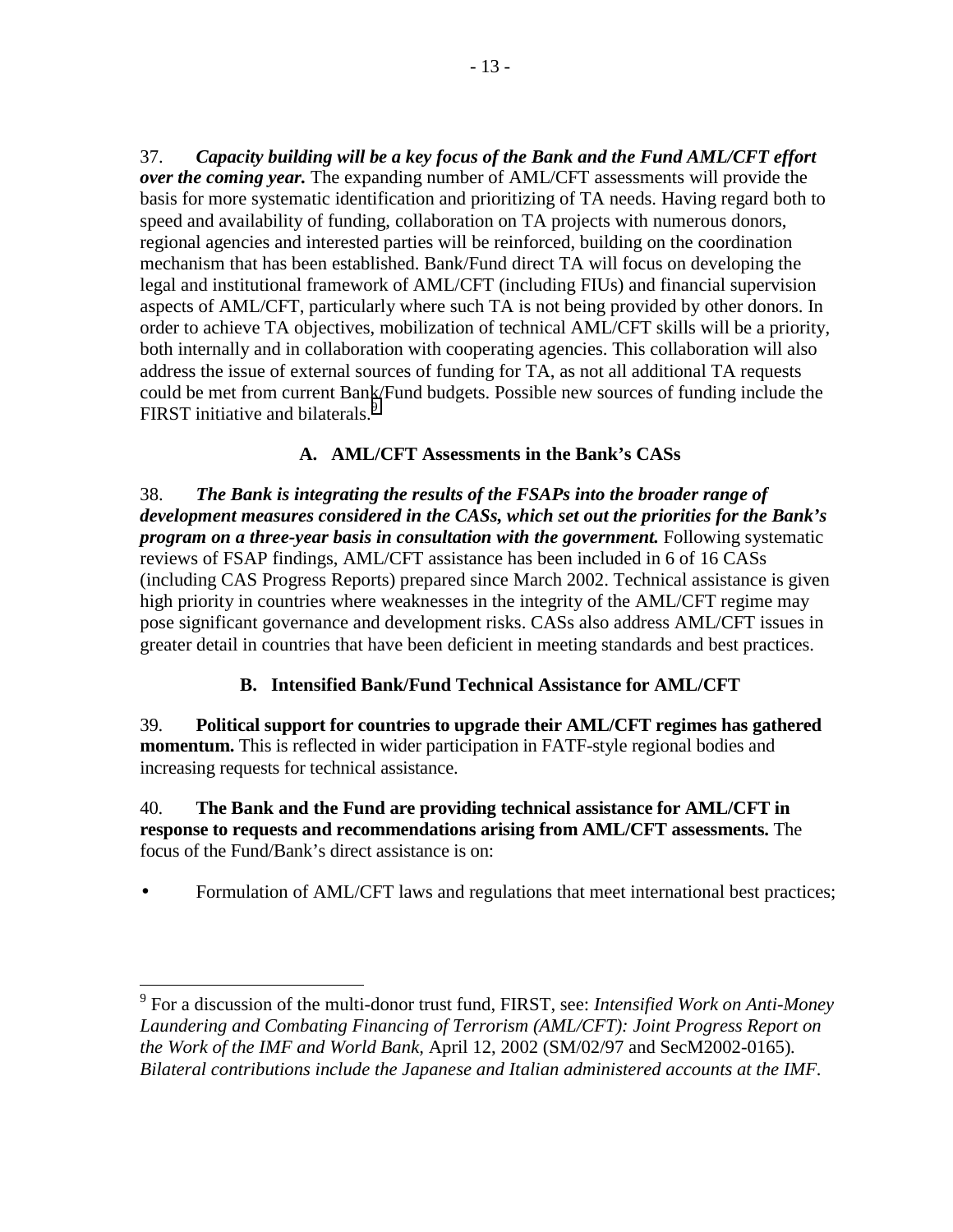- Implementation of laws, regulations, policies and procedures by financial sector supervisors and other similar government entities charged with responsibility for enforcement of AML/CFT measures;
- Establishment of legal frameworks for FIUs that meet international best practices;
- Development of training and awareness programs to address AML/CFT concerns in the public and private sectors;
- Collaboration with other parties in multilateral training programs; and
- Development of computer-based training materials.

41. *Since September 2001, the Fund and the Bank have completed, initiated or agreed to provide TA to 39 countries, and TA requests have been received from an additional 14 countries.* In 11 instances, the requests reflected weaknesses identified in FSAPs, and 10 reflected problems revealed in OFC assessments. Other requests included country responses to assessments by the FATF.

| <b>Status</b>                                                                                         | <b>FSAP Follow Up</b> | <b>OFC Follow Up</b> | <b>Other Requests</b> | <b>Total</b> |  |
|-------------------------------------------------------------------------------------------------------|-----------------------|----------------------|-----------------------|--------------|--|
| Completed                                                                                             |                       |                      |                       |              |  |
| Initiated/Agreed                                                                                      |                       |                      |                       |              |  |
| Identified                                                                                            |                       |                      |                       | 14           |  |
| Total                                                                                                 |                       |                      | 32                    | 53           |  |
| Does not include 10 countries participating in South American regional workshop in September 2002 and |                       |                      |                       |              |  |

#### **Table 1. Bank/Fund Technical Assistance on AML/CFT in Twelve-Month Period September 2001 through August 2002**<sup>1</sup>

the further 21 countries being targeted for the Eastern European and Central Asian conference in December 2002. An ongoing project to provide TA to 8 Pacific Island countries is recorded here as a single project.

42. An analysis of the trends in requests for technical assistance received by the Bank and the Fund since September 2001 indicates that demand is increasing for assistance under the following categories:

- *Drafting of AML/CFT laws and regulation.* The number of countries assisted or that submitted requests is expected to exceed 30 in the near future.
- *Establishing financial intelligence units*. Including cases identified recently, some 20 countries have received or expressed interest in receiving assistance in drafting legislation for the establishment of FIUs.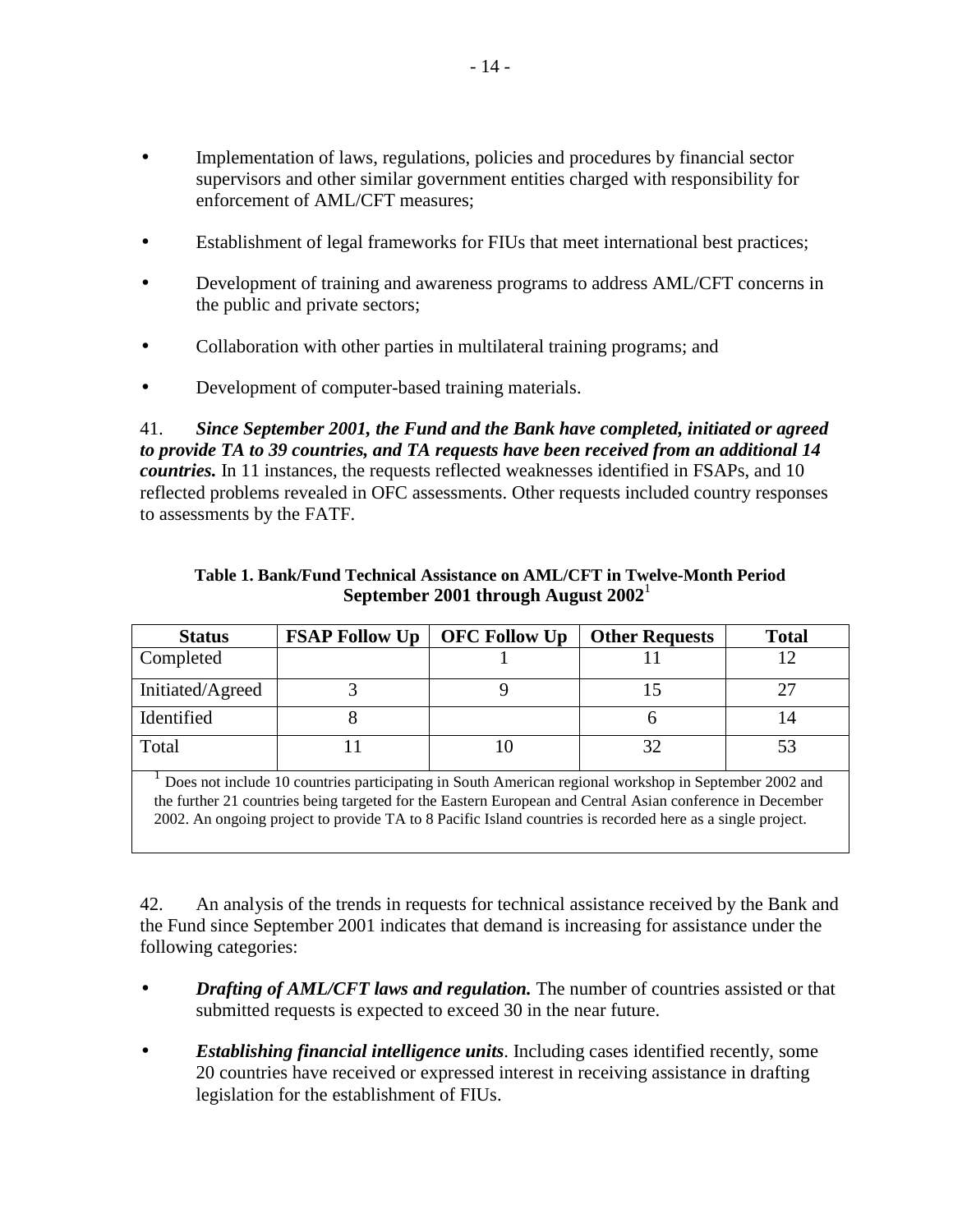<span id="page-15-0"></span>• *Strengthening supervisory systems on AML/CFT.* 13 countries have received or expressed interest in technical assistance. Demand is particularly strong from OFCs.

43. *The Bank and the Fund are preparing two regional conferences on AML/CFT issues with possible funding from the FIRST initiative.* A multidisciplinary workshop for South American countries, being developed by the Bank/Fund in cooperation with GAFISUD, will take place in September 2002 in Montevideo and will address domestic and international cooperation on AML/CFT and the strengthening of FIUs. A conference for Central Asia and Eastern European countries, organized by the Bank and the Fund, will take place in Moscow in early December 2002. This conference will be targeted at assisting those countries in the Bank's ECA Region that do not yet have operational FIUs, and that are at a relatively early stage of addressing AML/CFT concerns. Follow-on TA requests are likely to arise from both the conferences. Further regional conferences are being planned.

## **C. Coordination of Technical Assistance for AML/CFT**

44. *The Bank and the Fund, in collaboration with key external partners, have developed a mechanism for the coordination of TA for AML/CFT.* Countries are pursuing AML/CFT assistance through multiple channels: through contacts with bilateral donors, through regional agencies and directly through the Bank and the Fund. Assistance requests cover the full range of AML/CFT activities, from establishing complete regimes de novo, to funding specialist staff, to organizing training programs for the private sector. As reported in April, the Bank/Fund have organized a network of contacts among participating organizations to facilitate coordination and communication of TA activities, and to identify providers of TA and potential sources of funding and other resources.

45. *The Bank and the Fund organized a meeting of the key TA providers and donors in Washington on April 22, 2002.* Participants included the FATF, the U.N. Global Program Against Money Laundering, the U.N. Counter Terrorism Committee, the Egmont Group, the FATF-style regional bodies, the regional development banks, several other international organizations and nine key bilateral TA donors and providers. The objectives of the April meeting were to reach agreement on a coordination mechanism and to develop a better understanding of the demand and supply of TA for AML/CFT, including the potential gaps and the need for additional resources to build institutional capacity.

## 46. *The meeting resulted in a consensus on the following points:*

- Coordination of TA should be organized on a regional basis through the FATF-style regional bodies;
- Immediate country needs for AML/CFT TA should be identified and responded to by donors and providers;
- Donors will consider additional support for the FSRB secretariats to play an enhanced role in coordinating technical assistance in their regions; and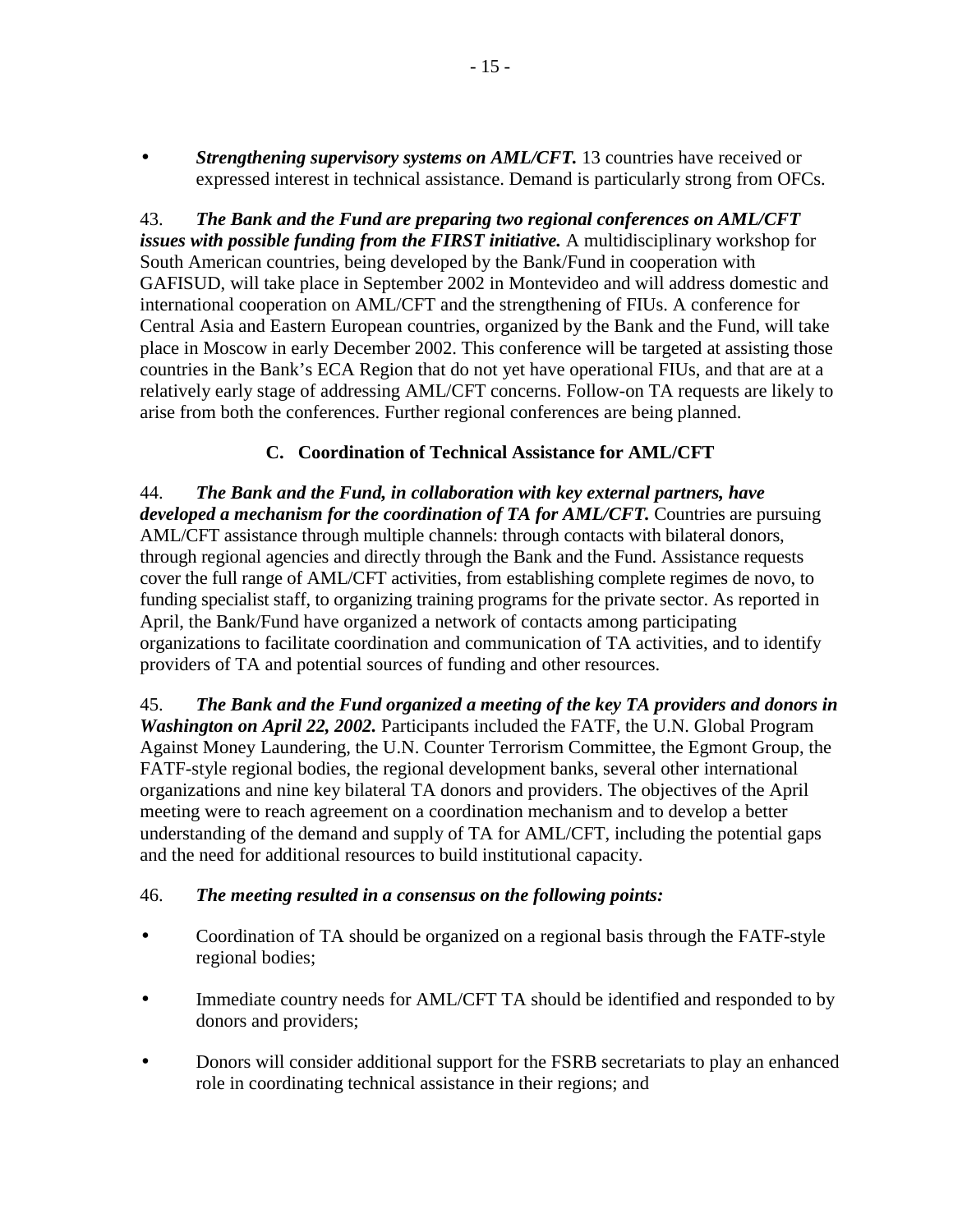<span id="page-16-0"></span>Urgent TA requests were identified and some specific projects initiated.

47. *Since the April meeting, the Bank and the Fund have been working with the FSRBs and other meeting participants to develop further the regional contact point networks, assist in the identification of TA demands by the FSRBs and respond to other proposals developed at the meeting.* The Bank has taken on the responsibility of working individually with each of the FSRB secretariats on these objectives, utilizing where possible the periodic meetings of the FSRBs as a means to address technical assistance issues. Since April, staff have participated in regional meetings with GAFISUD (May), APG (June), PC-R-EV (now MONEYVAL) (June), and ESAAMLG (August), as well as working with the CFATF secretariat to arrange a meeting with TA donors at their next Plenary.

48. As the TA priorities are collected on a regional basis, the Bank and the Fund will be working with the respective FSRB secretariats on the transmission of these requests to other donors and TA providers. Thus far, we have received aggregated TA requests from the APG, ESAAMLG and MONEYVAL. Work is still underway in GAFISUD and CFATF. We will add to this TA requests on AML/CFT issues in the financial sector compiled by other organizations, such as the UN CTC or the Egmont Group. For example, the UN CTC is directing countries to the Bank and the Fund for technical assistance on prudential and regulatory aspects necessary to meet the requirements of U.N. Resolution 1373. Once these steps have been completed, the Bank and the Fund, within budgetary availability, will work with the donors to track responses to the requests and to arrange donor meetings at the time of FSRB meetings as appropriate to assist in filling gaps in the provision of TA.

49. The Bank and the Fund have also initiated work on the development of computerbased generic training materials. This work will be coordinated with other TA providers.

50. The Bank and the Fund plan to hold another AML/CFT TA coordination meeting before the end of 2002 to assess progress and identify further steps to strengthen coordination.

## **D. Outreach to Developing Countries**

51. *The Bank and the Fund continue to expand and capitalize on the Global Dialogue Series, a live video conference, to establish a dialogue on AML/CFT issues with leading experts and high level country officials.* The Global Dialogue Series is an interactive video conference with AML/CFT policy makers from five or more countries, experts in the region and Bank/Fund experts. The first of a planned series of Dialogues was held with five countries in the ECA region in January 2002. Subsequently, a dialogue was conducted in the LAC region on April 3, 2002 with representatives from Brazil, Colombia, Guatemala, Jamaica and Mexico. In addition, participation included representatives from the Inter-American Development Bank, OAS, GAFISUD (FATF-style body in South America) and the Caribbean Financial Action Task Force (CFATF). Three separate conferences are scheduled in September that will bring together representatives from African countries and African regional organizations. In addition to raising awareness, the conferences have helped identify several AML/CFT program areas needing assistance.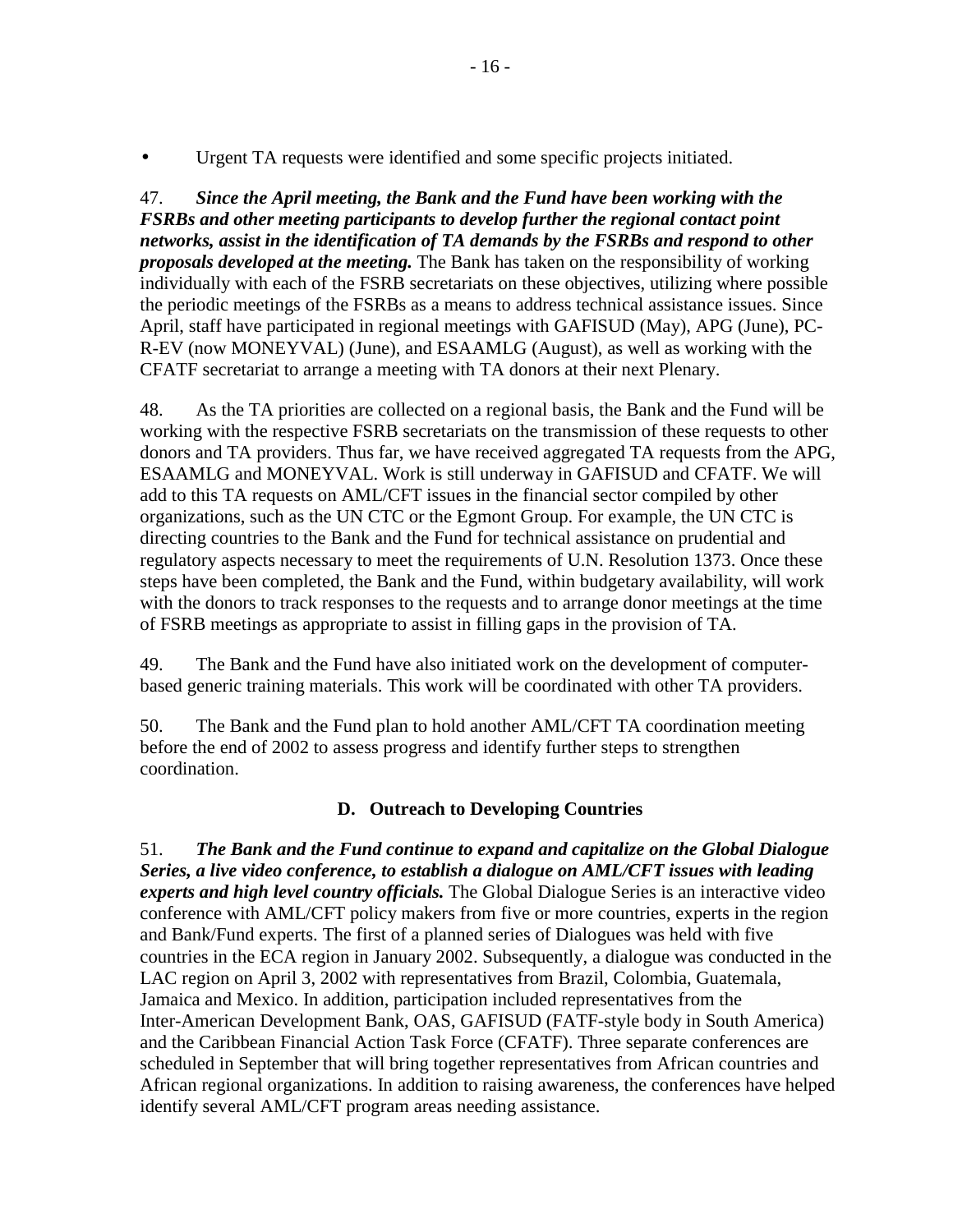<span id="page-17-0"></span>52. Plans for the remaining Global Dialogues are underway and include proposals for the Caribbean, South Asia, East Asia and MENA. Due to time zone differences and specific factors in these regions, consideration is being given to developing an onsite one day AML/CFT seminar for one or more of these regions. Staff expect to complete the Global Dialogue Series by early 2003.

## **E. Internal Training Program on AML/CFT**

53. *To enhance the ability to deliver TA, the Bank and the Fund have launched a program (AML/CFT briefing sessions) to upgrade capacity of appropriate Bank/Fund staff.* The AML/CFT briefing presentations cover: AML/CFT as development priorities; Bank and Fund action plans and role; money laundering and terrorism finance techniques/processes; sequencing of country actions; and coordination with other organizations, initiatives and resources.

54. As of August 2002, twelve AML/CFT briefings have been held covering approximately 300 Bank and Fund HQ and Resident Mission staff. An AML/CFT Technical Briefing was also presented to Bank Executive Directors and their staff members, and has been presented at certain department retreats, meeting groups and international conferences. The World Bank Institute is currently making this briefing into a one hour self-training CD, which will be available to all staff shortly, and which will be particularly useful for training of field-based staff. Further training will be produced and carried out in accordance with demand and available resources.

#### **VI. RESEARCH AND ANALYSIS**

55. *Work Completed: A Joint Bank/Fund study of the Hawala and Other Informal Funds Transfer Systems has been drafted and will be published around the time of the Annual Meetings. An analytic report on issues and trends in AML/CFT legal and institutional frameworks has been completed.* 

56. *Work Remaining: Consideration of the need for further study or policy proposals regarding Hawala practices.* 

## **A. Research into Informal Funds Transfer Systems**

57. A Bank/Fund team conducted a study of Hawala and other informal funds transfer systems. The purpose of the study was to explain the economic mechanisms of these systems and to explore and assess the regulatory implications, as various countries have moved in recent months to impose or tighten controls on money transfer operations.

58. The paper observes that the longstanding Hawala and other informal transfer systems do respond to legitimate financial needs and offer a competitive and efficient channel for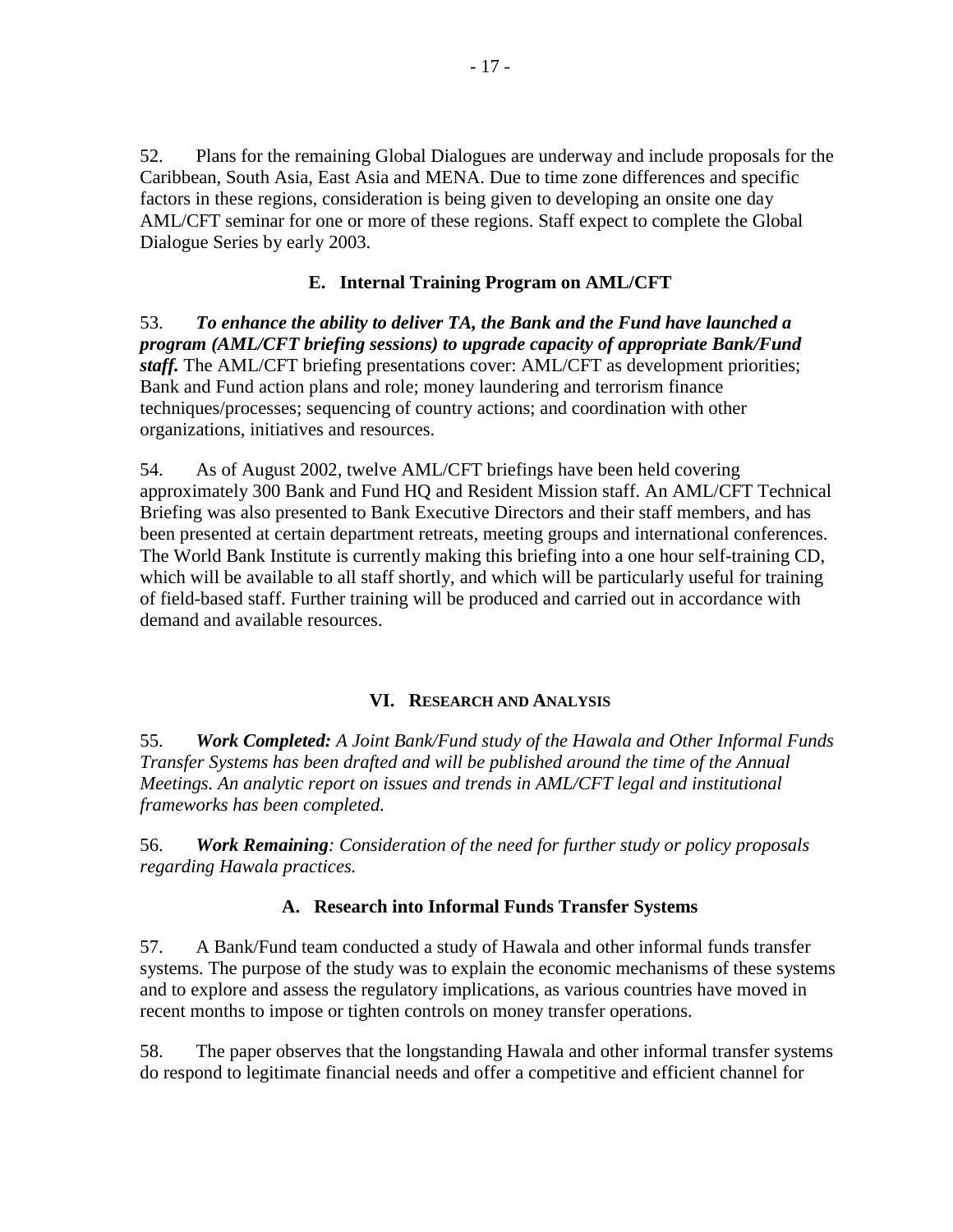<span id="page-18-0"></span>fund transfers. However, the anonymity of the system makes it vulnerable to money laundering and terrorist finance.

59. Attempts to tightly regulate an informal financial system may not only change the very characteristics of the business that have popularized it—speed, low cost and reach, in the process pushing it farther away from the formal sector, but also may place an additional administrative burden on financial sector regulators. Coercive measures to regulate these systems are unlikely to succeed in the absence of reforms in the formal financial sector. Financial sector modernization and reforms along with greater exchange liberalization are key in the longer term to reduce the attractiveness of informal financial transfer systems and enhance the competitiveness of the formal sector in the remittance business. Therefore the paper recommends that developing appropriate regulatory and supervisory frameworks requires a realistic and practical assessment and understanding of the specific country environment in which the money exchange dealers operate.

60. In countries where the Hawala system exists alongside a conventional banking sector, Hawala dealers should be required to register with the regulatory authorities and keep adequate financial records, in line with FATF recommendations. Simultaneously, the regulatory response must address weaknesses that may exist in the formal sector. High transaction costs, long delays in effecting money remittances, exchange controls and overly bureaucratic policies and procedures for simple money transfers in the formal sector encourage the circumvention of any regulations that hinder the operations of the informal financial system.

61. In conflict-afflicted countries, for example, because of the lack or very weak supervisory capacity in these countries regulation and even basic registration may be difficult. In these cases, priority should be given to creating an environment conducive for the entry of new private domestic and international banks, and building up the basic supervisory capacity. The authorities should also initially encourage a self regulatory process through the existing local association of Hawala dealers in these countries while the national financial system and supervisory capacity is being established. Over time more formal registration and regulation should be introduced in accordance with the money exchange dealer's respective scale of operations, organizational structure, asset size, number and volume of funds transfers and the scope of related financial activity in which the money exchange dealer is engaged.

## **B. Analysis of AML/CFT Legal and Institutional Frameworks**

62. The Fund's Legal Department conducted an analysis of legislative materials of twenty-two countries publicly available in March-April 2002, based on the Bank/Fund criteria in Part 1 of the AML/CFT methodology (version dated February 7, 2002). <sup>10</sup> The

1

<sup>10</sup> The countries and territories included: Australia, Bahamas**,** Belgium, Brazil, Canada, Cook Islands, Costa Rica, Fiji, Hungary, Korea, Latvia, Lebanon, Mauritius, the Netherlands (continued)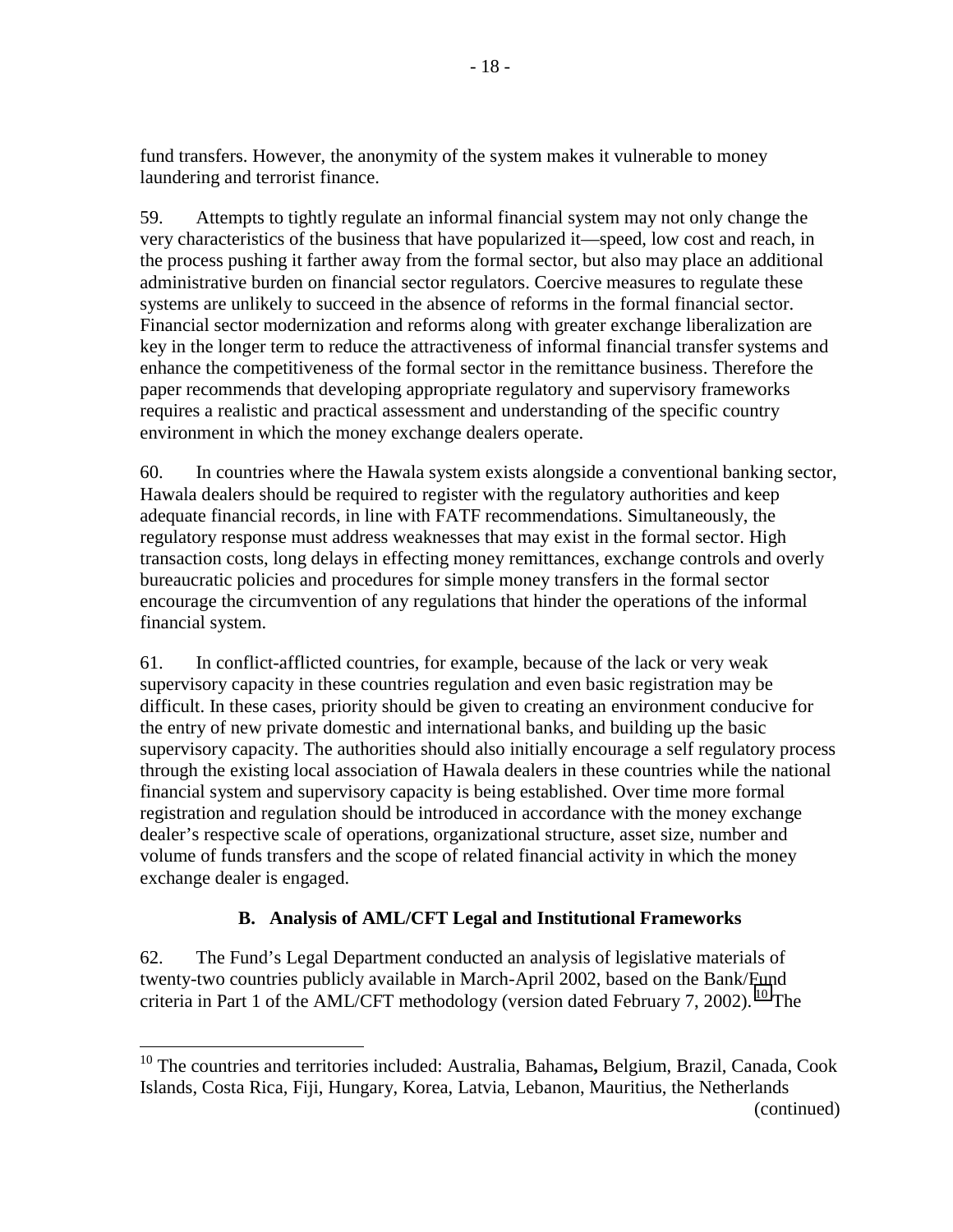Legal Department has prepared a report based on the results of the analysis that provides a broad picture of the then current state of AML/CFT legislation. The report continues to have application in the delivery of technical assistance, particularly in terms of the drafting of AML/CFT legislation. This report largely corroborates the results obtained from the AML/CFT questionnaire.

63. The review indicated that in all jurisdictions surveyed, laws exist that address AML concerns. The strength of these provisions was found to vary widely, but, based on the information used in the analysis, significant limitations are the exception rather than the rule.

64. Money laundering has been established as a criminal offense in all jurisdictions reviewed. In general, the money laundering offence encompasses the laundering of proceeds generated by serious offenses, or by listed offenses or, in some cases, all offenses. Usually, predicate offenses for money laundering extend to crimes committed extraterritorially. In almost all countries surveyed, money laundering can occur regardless of the type of asset. Confiscation is generally applicable through the criminal process. Many jurisdictions have laws permitting multilateral cooperation and mutual assistance; for some, sharing of information can occur only through formal mutual legal assistance procedures.

65. Almost all jurisdictions surveyed have established FIUs, and all but a few have explicit requirements that financial institutions report transactions to the FIU. The laws often prohibit tipping-off and require that financial institutions have internal anti-money laundering programs in place. The survey also disclosed a variety of structures for FIUs, from separate administrative entities to organizations within existing ministries and offices.

66. Many of the standards particularly important for CFT are not addressed in the provisions reviewed. At the time of the survey, many jurisdictions were only beginning to focus on CFT measures and the financing of terrorism was not criminalized in most countries in the sample.

67. The absence of specific provisions in the laws surveyed that relate to certain matters covered in the Bank/Fund assessment methodology may not necessarily indicate a lack of measures to address those standards; regulations and other binding measures, which are beyond the scope of the survey, could fill the gaps to a certain extent. As the survey relied on laws gathered from public information sites that had not necessarily been updated to reflect amendments and new legislation, some information may not be current. Furthermore, the sample of countries was dictated largely by the availability of information and an attempt to achieve wide coverage, but is not representative. In addition, as the survey method involved a desk review of laws, neither implementation nor, for the most part, decrees, regulations and guidance notes were reviewed. Nor was there any opportunity to clarify matters through

Antilles, Niue, Samoa, Slovak Republic, South Africa, Switzerland, Thailand, the United Kingdom, and Vanuatu.